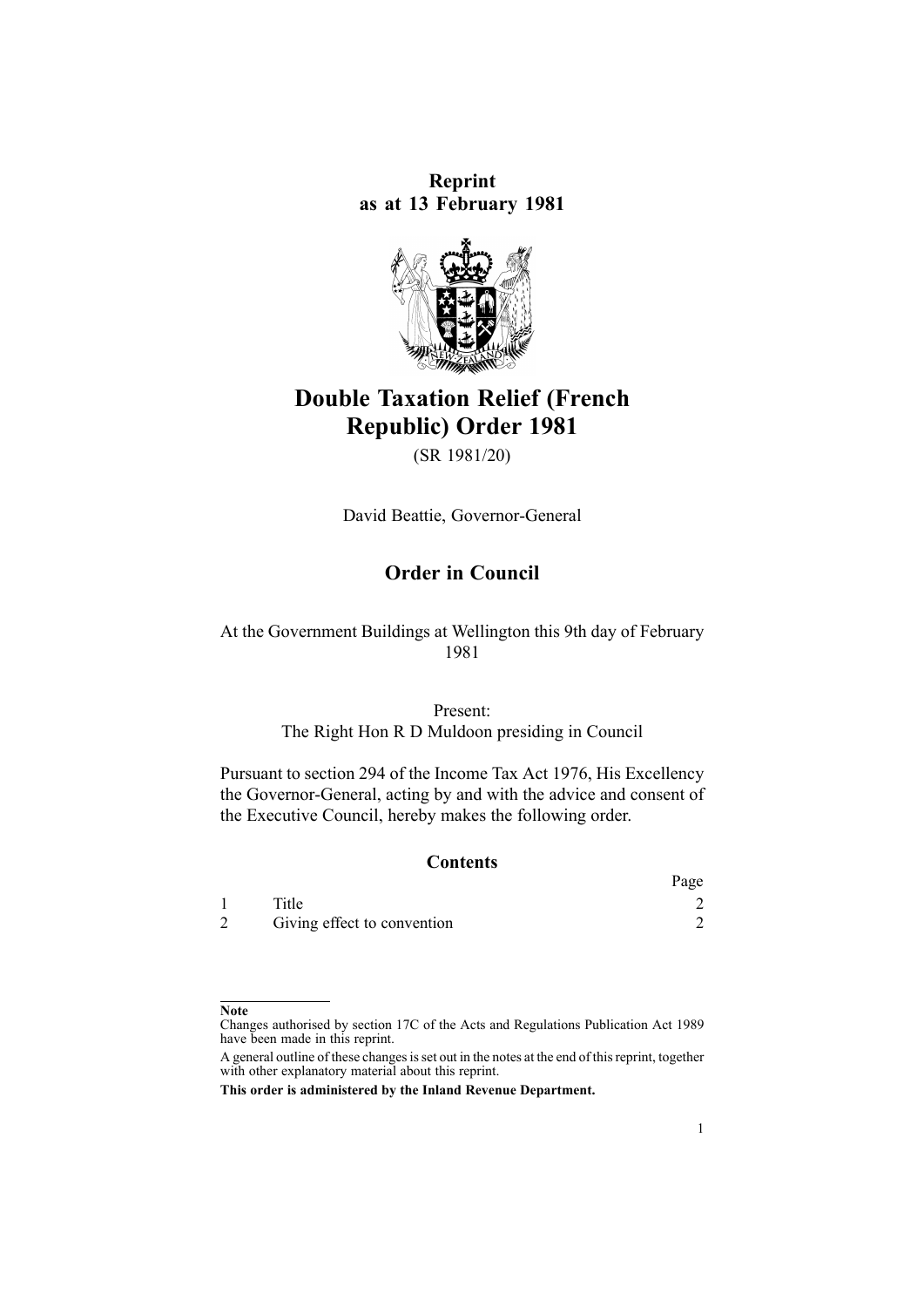<span id="page-1-0"></span>

| <b>Double Taxation Relief (French)</b> | Reprinted as at  |
|----------------------------------------|------------------|
| Republic) Order 1981                   | 13 February 1981 |

#### **[Schedule](#page-2-0)** [3](#page-2-0)

**Convention between the [Government](#page-2-0) of New Zealand and the [Government](#page-2-0) of the French Republic for the [avoidance](#page-2-0) of double taxation and the prevention of fiscal [evasion](#page-2-0) with respect to taxes on income**

### **Order**

## **1 Title**

2

- (1) This order may be cited as the Double Taxation Relief (French Republic) Order 1981.
- (2) This order shall come into force on 1 April 1982.

#### **2 Giving effect to convention**

It is hereby declared that the arrangements specified in the convention set out in the [Schedule](#page-2-0), being arrangements that have been made with the Government of the French Republic with <sup>a</sup> view to affording relief from double taxation in relation to income tax and excess retention tax imposed under the Income Tax Act 1976 and the income tax and corporation tax imposed by the laws of the French Republic, shall in relation to income tax and excess retention tax imposed under that Act, and notwithstanding anything in that Act or any other enactment, have effect according to the tenor of the convention.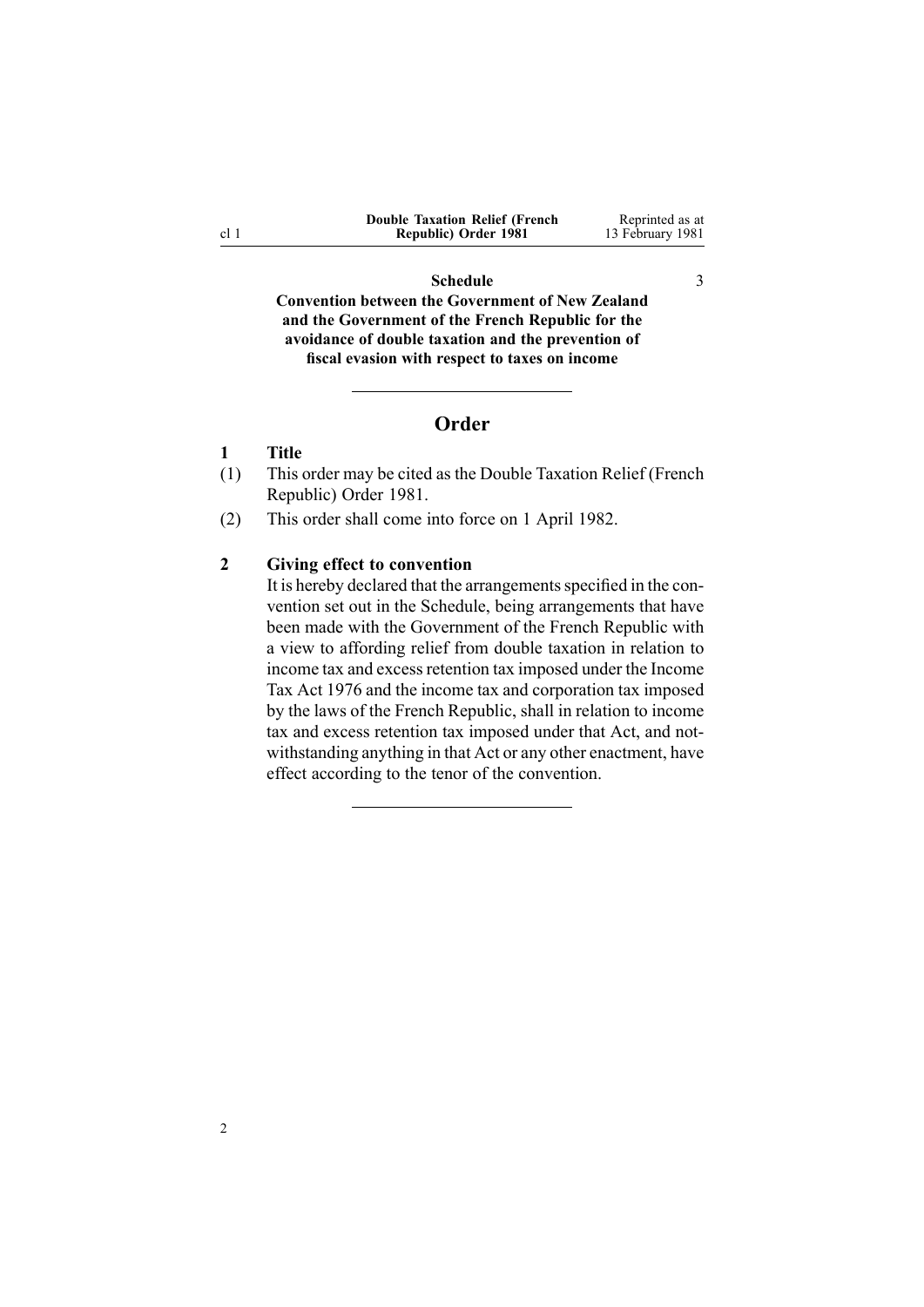<span id="page-2-0"></span>Reprinted as at 13 February 1981 **Double Taxation Relief (French Republic) Order 1981** Schedule

# **Schedule**

# **Convention between the Government of New Zealand and the Government of the French Republic for the avoidance of double taxation and the prevention of fiscal evasion with respect to taxes on income**

The Government of New Zealand and the Government of the French Republic

desiring to conclude <sup>a</sup> convention for the avoidance of double taxation and the prevention of fiscal evasion with respec<sup>t</sup> to taxes on income, have agreed as follows:

# Article 1

# Personal scope

This Convention shall apply to persons who are residents of one or both of the States.

# Article 2

## Taxes covered

- 1. This Convention shall apply to taxes on income imposed on behalf of <sup>a</sup> State, irrespective of the manner in which they are levied.
- 2. There shall be regarded as taxes on income all taxes imposed on total income or on elements of income, including taxes on gains from the alienation of personal or real property.
- 3. The existing taxes to which the Convention shall apply are:
	- a) in the case of France:
		- (i) the income tax;
		- (ii) the corporation tax;

including any withholding tax, prepaymen<sup>t</sup> (précompte) or advance paymen<sup>t</sup> with respec<sup>t</sup> to the aforesaid taxes; (hereinafter referred to as "French tax");

- b) in the case of New Zealand:
	- (i) the income tax, but not the bonus issue tax;
	- (ii) the excess retention tax; (hereinafter referred to as "New Zealand tax").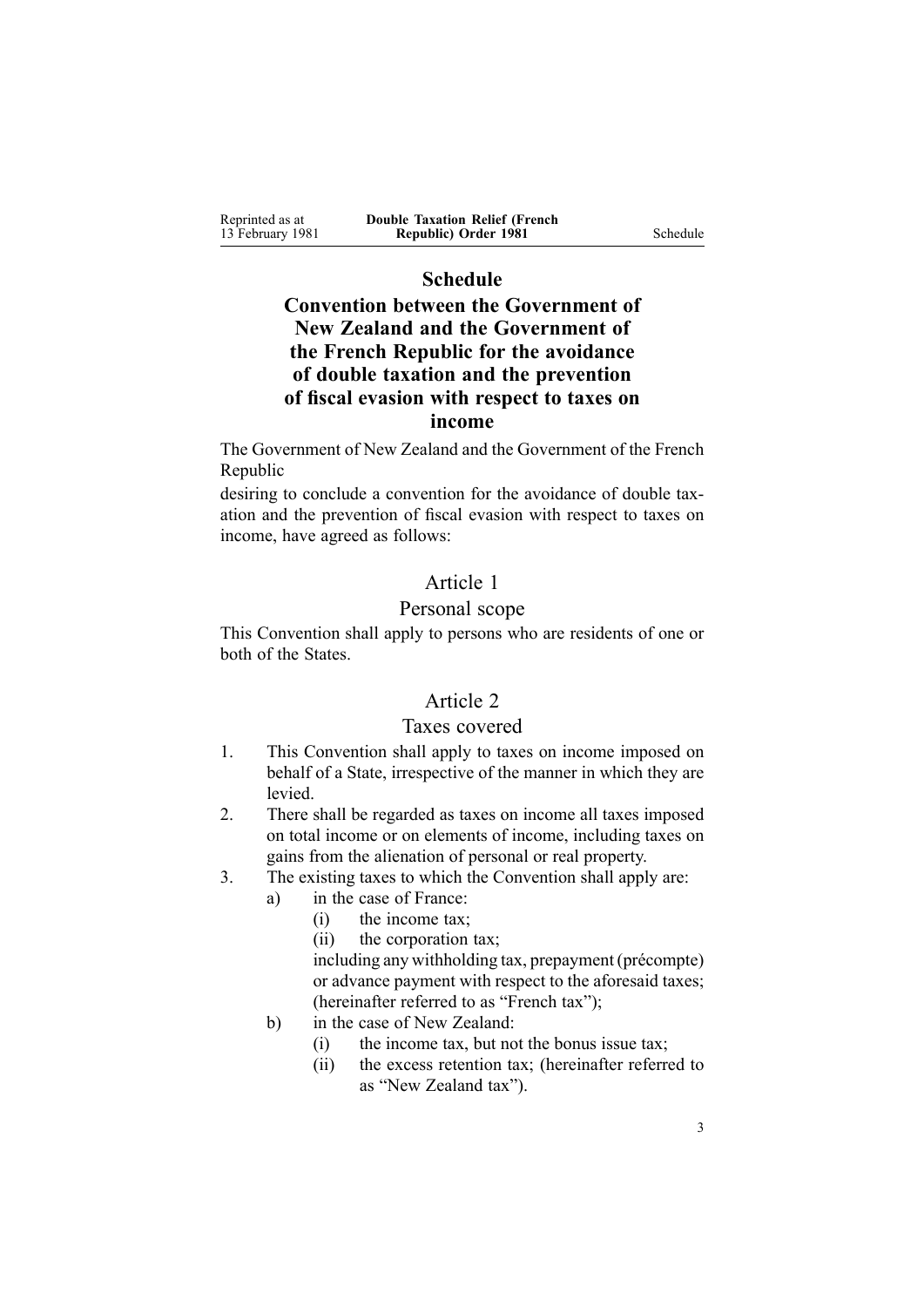|          | <b>Double Taxation Relief (French)</b> | Reprinted as at  |
|----------|----------------------------------------|------------------|
| Schedule | Republic) Order 1981                   | 13 February 1981 |

#### Article 2*—continued*

4. The Convention shall apply also to any identical or substantially similar taxes which are imposed after the date of signature of the Convention in addition to, or in place of, the existing taxes. The competent authorities of the States shall notify each other of important changes which have been made in their respective taxation laws.

# Article 3

## General definitions

- 1. For the purposes of this Convention, unless the context otherwise requires:
	- a) the terms "a State" and "the other State" mean France or New Zealand, as the case may be;
	- b) the term "person" includes an individual, <sup>a</sup> company and any other body of persons;
	- c) the term "company" means any body corporate or any entity which is treated as <sup>a</sup> body corporate for tax purposes;
	- d) the terms "enterprise of <sup>a</sup> State" and "enterprise of the other State" mean respectively an enterprise carried on by <sup>a</sup> resident of <sup>a</sup> State and an enterprise carried on by <sup>a</sup> resident of the other State;
	- e) the term "international traffic" means any transport by <sup>a</sup> ship or aircraft operated by an enterprise which has its place of effective managemen<sup>t</sup> in <sup>a</sup> State, excep<sup>t</sup> when the ship or aircraft is operated solely between places in the other State;
	- f) the term "national" means:
		- (i) in the case of France:
			- – any individual possessing the French nationality, and
				- any legal person, partnership or association deriving its status as such from the law in force in France;
		- (ii) in the case of New Zealand:
			- any individual possessing New Zealand citizenship, and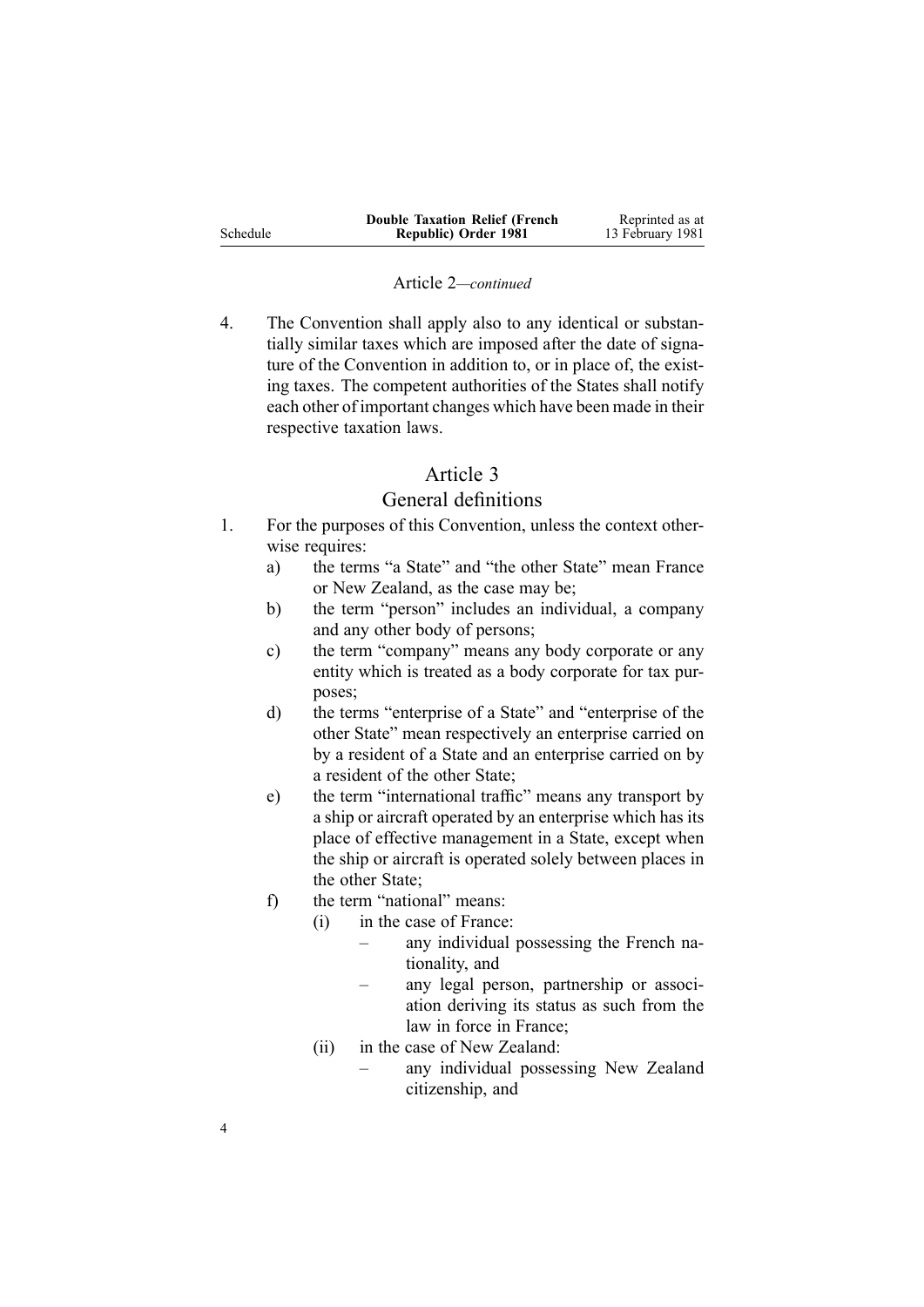| Reprinted as at  | <b>Double Taxation Relief (French)</b> |          |
|------------------|----------------------------------------|----------|
| 13 February 1981 | Republic) Order 1981                   | Schedule |

Article 3*—continued*

- any legal person, partnership or association deriving its status as such from the law in force in New Zealand.
- g) the term "competent authority" means:
	- (i) in the case of France, the Minister of the Budget or his authorised representative;
	- (ii) in the case of New Zealand, the Commissioner of Inland Revenue or his authorised representative.
- 2. In the Convention, the terms "French tax" and "New Zealand tax" do not include any amount which represents <sup>a</sup> penalty or interest imposed under the law of either State relating to the taxes to which the Convention applies by virtue of Article 2.
- 3. As regards the application of the Convention by <sup>a</sup> State any term not defined therein shall, unless the context otherwise requires, have the meaning which it has under the law of that State concerning the taxes to which the Convention applies.

## Article 4

# Resident

- 1. For the purposes of this Convention, the term "resident of <sup>a</sup> State" means any person who, under the laws of that State, is liable to tax therein by reason of his domicile, residence, place of managemen<sup>t</sup> or any other criterion of <sup>a</sup> similar nature. But this term does not include any person who is liable to tax in that State in respec<sup>t</sup> only of income from sources in that State.
- 2. Where by reason of the provisions of paragraph 1 an individual is <sup>a</sup> resident of both States, then his status shall be determined as follows:
	- a) he shall be deemed to be <sup>a</sup> resident of the State in which he has <sup>a</sup> permanen<sup>t</sup> home available to him; if he has <sup>a</sup> permanen<sup>t</sup> home available to him in both States, he shall be deemed to be <sup>a</sup> resident of the State with which his personal and economic relations are closer (centre of vital interests);
	- b) if the State in which he has his centre of vital interests cannot be determined, or if he has not <sup>a</sup> permanen<sup>t</sup> home available to him in either State, he shall be deemed to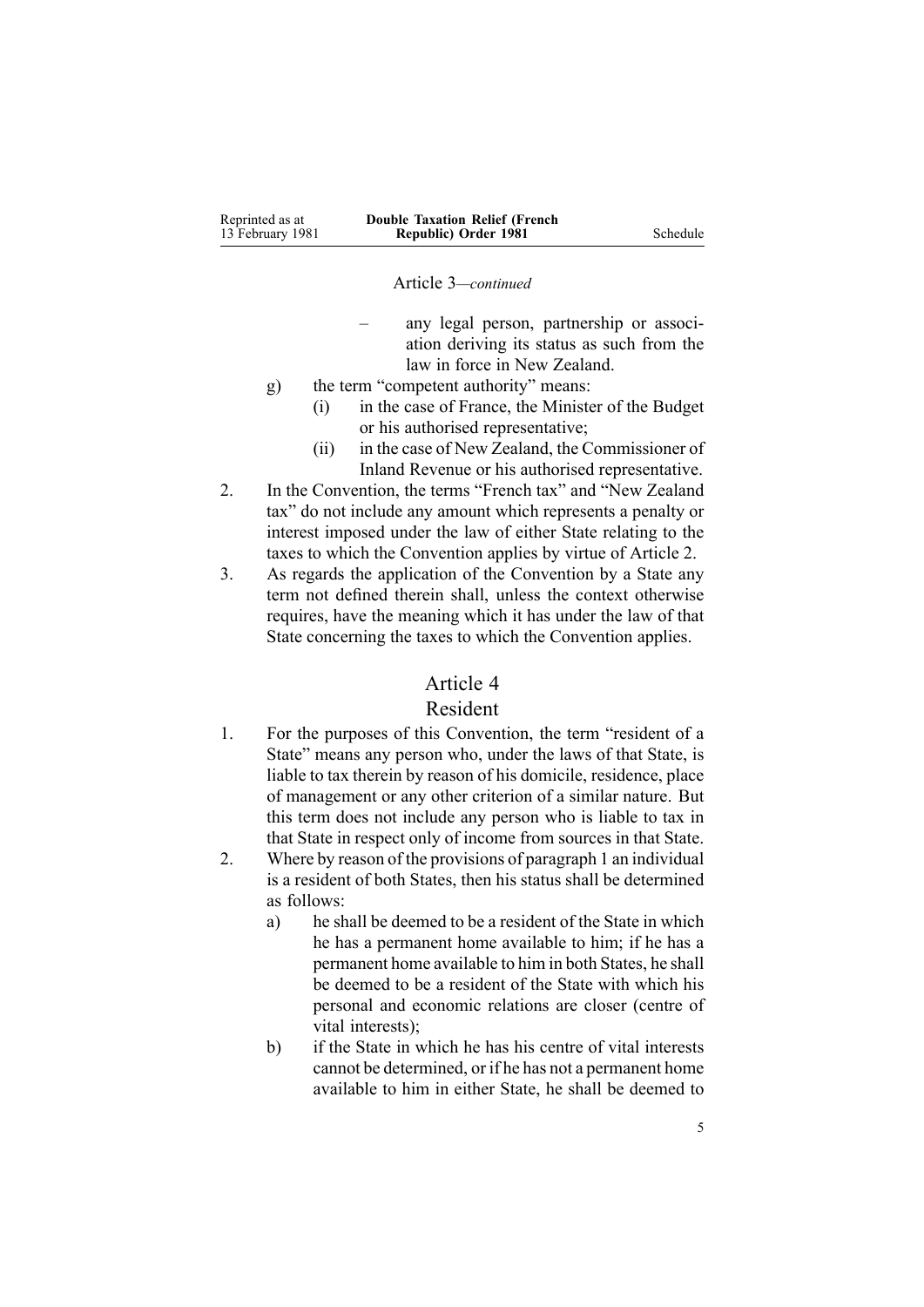|          | <b>Double Taxation Relief (French)</b> | Reprinted as at  |
|----------|----------------------------------------|------------------|
| Schedule | Republic) Order 1981                   | 13 February 1981 |

#### Article 4*—continued*

be <sup>a</sup> resident of the State in which he has an habitual abode;

- c) if he has an habitual abode in both States or in neither of them, he shall be deemed to be <sup>a</sup> resident of the State of which he is <sup>a</sup> national;
- d) if he is <sup>a</sup> national of both States or of neither of them, the competent authorities of the States shall settle the question by mutual agreement.
- 3. Where by reason of the provisions of paragraph 1 <sup>a</sup> person other than an individual is <sup>a</sup> resident of both States, then it shall be deemed to be <sup>a</sup> resident of the State in which its place of effective managemen<sup>t</sup> is situated.

# Article 5

### Permanent establishment

- 1. For the purposes of this Convention, the term "permanent establishment" means <sup>a</sup> fixed place of business through which the business of an enterprise is wholly or partly carried on.
- 2. The term "permanent establishment" includes especially:
	- a) <sup>a</sup> place of management;
	- b) <sup>a</sup> branch;
	- c) an office;
	- d) <sup>a</sup> factory;
	- e) <sup>a</sup> workshop, and
	- f) <sup>a</sup> mine, an oil or gas well, <sup>a</sup> quarry or any other place of extraction of natural resources.
- 3. A building site or construction or installation project constitutes <sup>a</sup> permanen<sup>t</sup> establishment only if it lasts more than twelve months.
- 4. Notwithstanding the preceding provisions of this Article the term "permanent establishment" shall be deemed not to include:
	- a) the use of facilities solely for the purpose of storage, display or delivery of goods or merchandise belonging to the enterprise;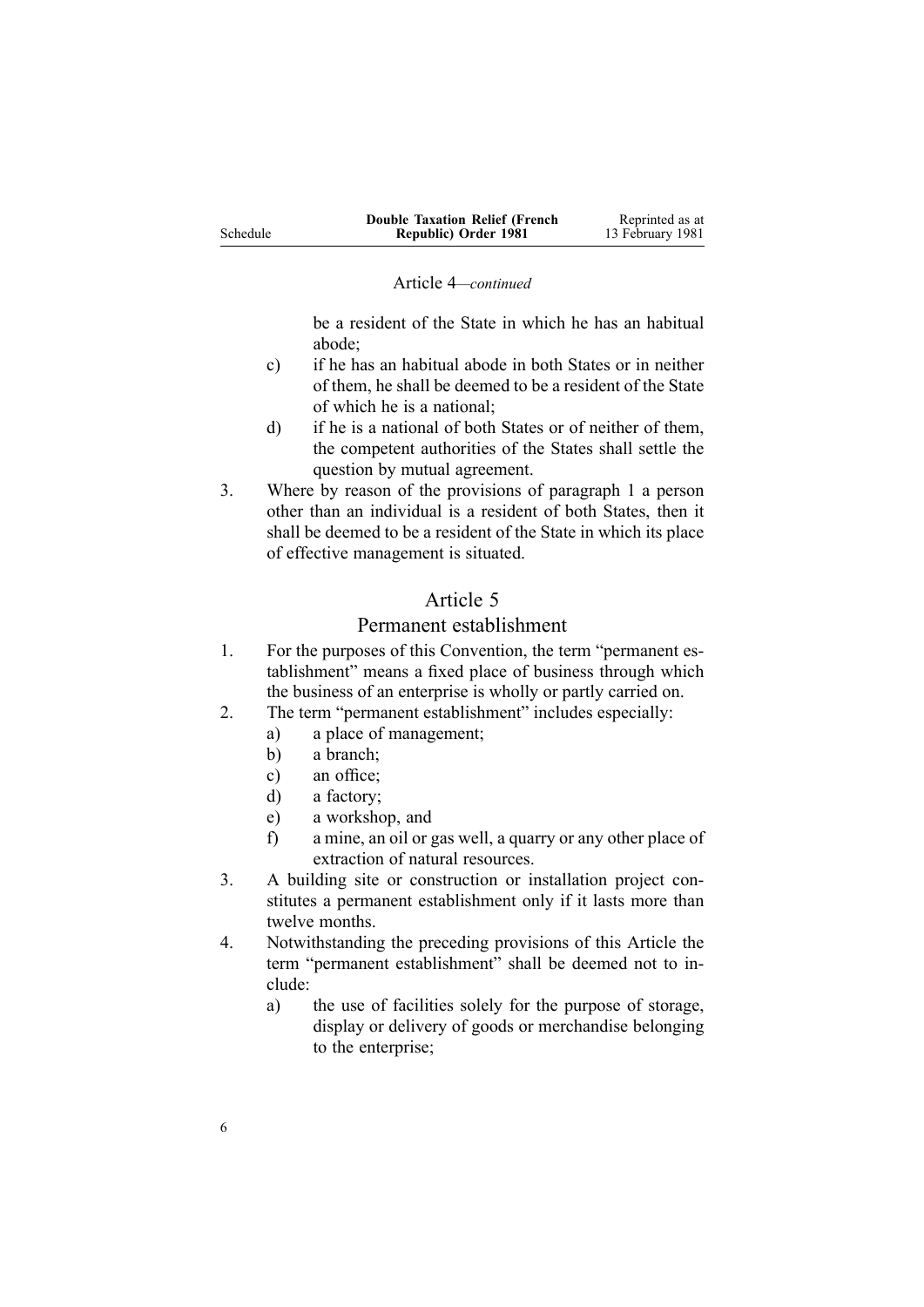#### Article 5*—continued*

- b) the maintenance of <sup>a</sup> stock of goods or merchandise belonging to the enterprise solely for the purpose of storage, display or delivery;
- c) the maintenance of <sup>a</sup> stock of goods or merchandise belonging to the enterprise solely for the purpose of processing by another enterprise;
- d) the maintenance of <sup>a</sup> fixed place of business solely for the purpose of purchasing goods or merchandise or of collecting information, for the enterprise;
- e) the maintenance of <sup>a</sup> fixed place of business solely for the purpose of carrying on, for the enterprise, any other activity of <sup>a</sup> preparatory or auxiliary character;
- f) the maintenance of <sup>a</sup> fixed place of business solely for any combination of activities mentioned in sub-paragraphs a) to e), provided that the overall activity of the fixed place of business resulting from this combination is of <sup>a</sup> preparatory or auxiliary character.
- 5. An enterprise of <sup>a</sup> State shall be deemed to have <sup>a</sup> permanen<sup>t</sup> establishment in the other State if:
	- a) it carries on supervisory activities in that other State for more than twelve months in connection with <sup>a</sup> construction, installation or assembly project which is being undertaken in that other Contracting State; or
	- b) substantial equipment or machinery is for more than twelve months in that other State being used or installed under <sup>a</sup> contract concluded by the enterprise.
- 6. Notwithstanding the provisions of paragraphs 1 and 2, where <sup>a</sup> person—other than an agen<sup>t</sup> of an independent status to whom paragraph 7 applies—is acting on behalf of an enterprise and has, and habitually exercises, in <sup>a</sup> State an authority to conclude contracts in the name of the enterprise, that enterprise shall be deemed to have <sup>a</sup> permanen<sup>t</sup> establishment in that State in respec<sup>t</sup> of any activities which that person undertakes for the enterprise, unless the activities of such person are limited to those mentioned in paragraph 4 which, if exercised through <sup>a</sup> fixed place of business, would not make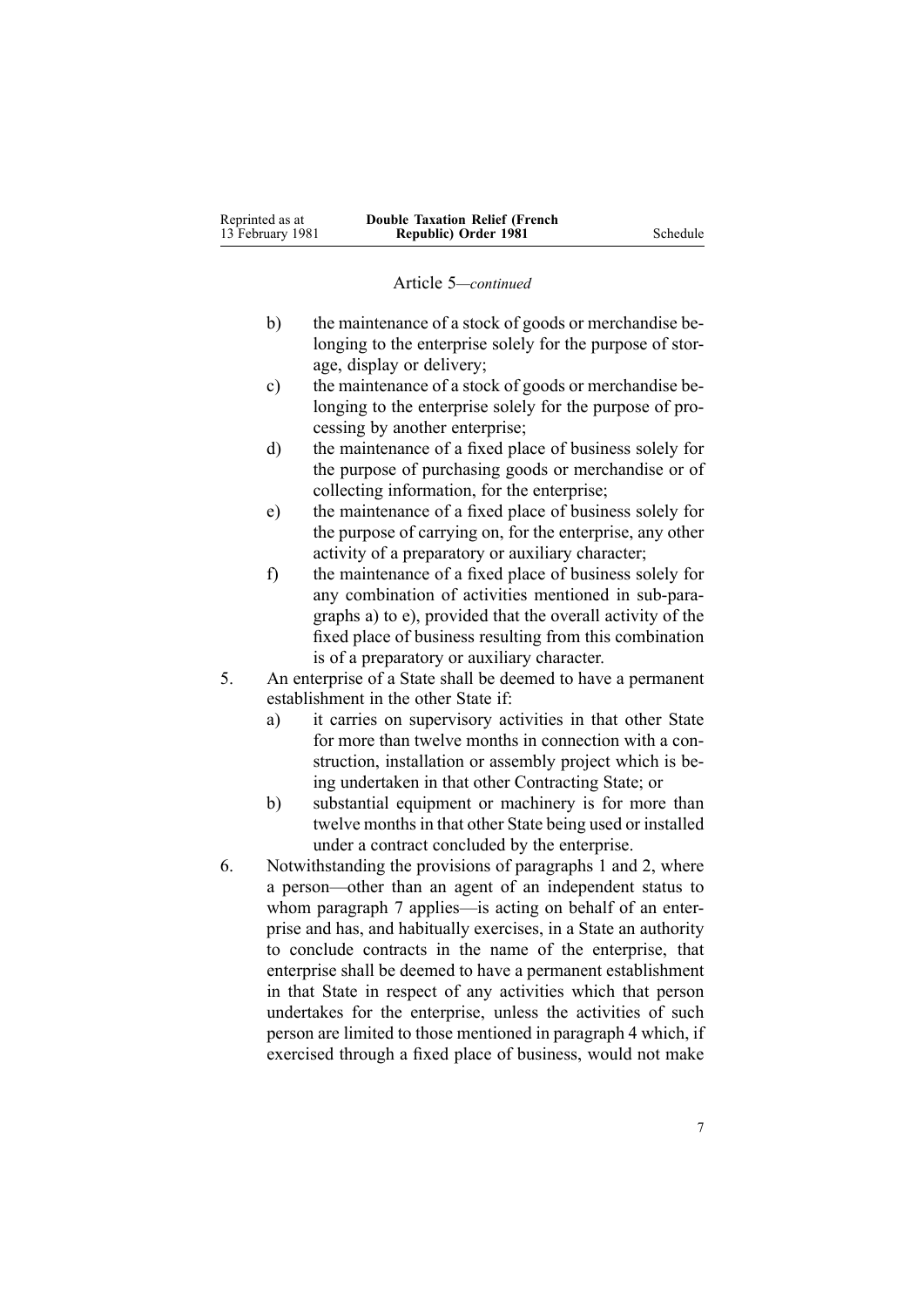|          | <b>Double Taxation Relief (French</b> | Reprinted as at  |
|----------|---------------------------------------|------------------|
| Schedule | Republic) Order 1981                  | 13 February 1981 |

#### Article 5*—continued*

this fixed place of business <sup>a</sup> permanen<sup>t</sup> establishment under the provisions of that paragraph.

- 7. An enterprise shall not be deemed to have <sup>a</sup> permanen<sup>t</sup> establishment in a State merely because it carries on business in that State through <sup>a</sup> broker, general commission agen<sup>t</sup> or any other agen<sup>t</sup> of an independent status, provided that such persons are acting in the ordinary course of their business.
- 8. The fact that <sup>a</sup> company which is <sup>a</sup> resident of <sup>a</sup> State controls or is controlled by <sup>a</sup> company which is <sup>a</sup> resident of the other State or which carries on business in that other State (whether through <sup>a</sup> permanen<sup>t</sup> establishment or otherwise), shall not of itself constitute either company <sup>a</sup> permanen<sup>t</sup> establishment of the other.

# Article 6

## Income from real property

- 1. Income derived by <sup>a</sup> resident of <sup>a</sup> State from real property (including income from agriculture or forestry) situated in the other State may be taxed in that other State.
- 2. The term "real property" shall have the meaning which it has under the law of the State in which the property in question is situated. The term shall in any case include property accessory to real property, livestock and equipment used in agriculture and forestry, rights to which the provisions of general law respecting landed property apply, usufruct of real property and rights to variable or fixed payments as consideration for the working of, or the right to work, mineral deposits, sources and other natural resources; ships and aircraft shall not be regarded as real property.
- 3. The provisions of paragraph 1 shall apply to income derived from the direct use, letting, or use in any other form of real property.
- 4. The provisions of paragraphs 1 and 3 shall also apply to the income from real property of an enterprise and to income from real property used for the performance of independent personal services.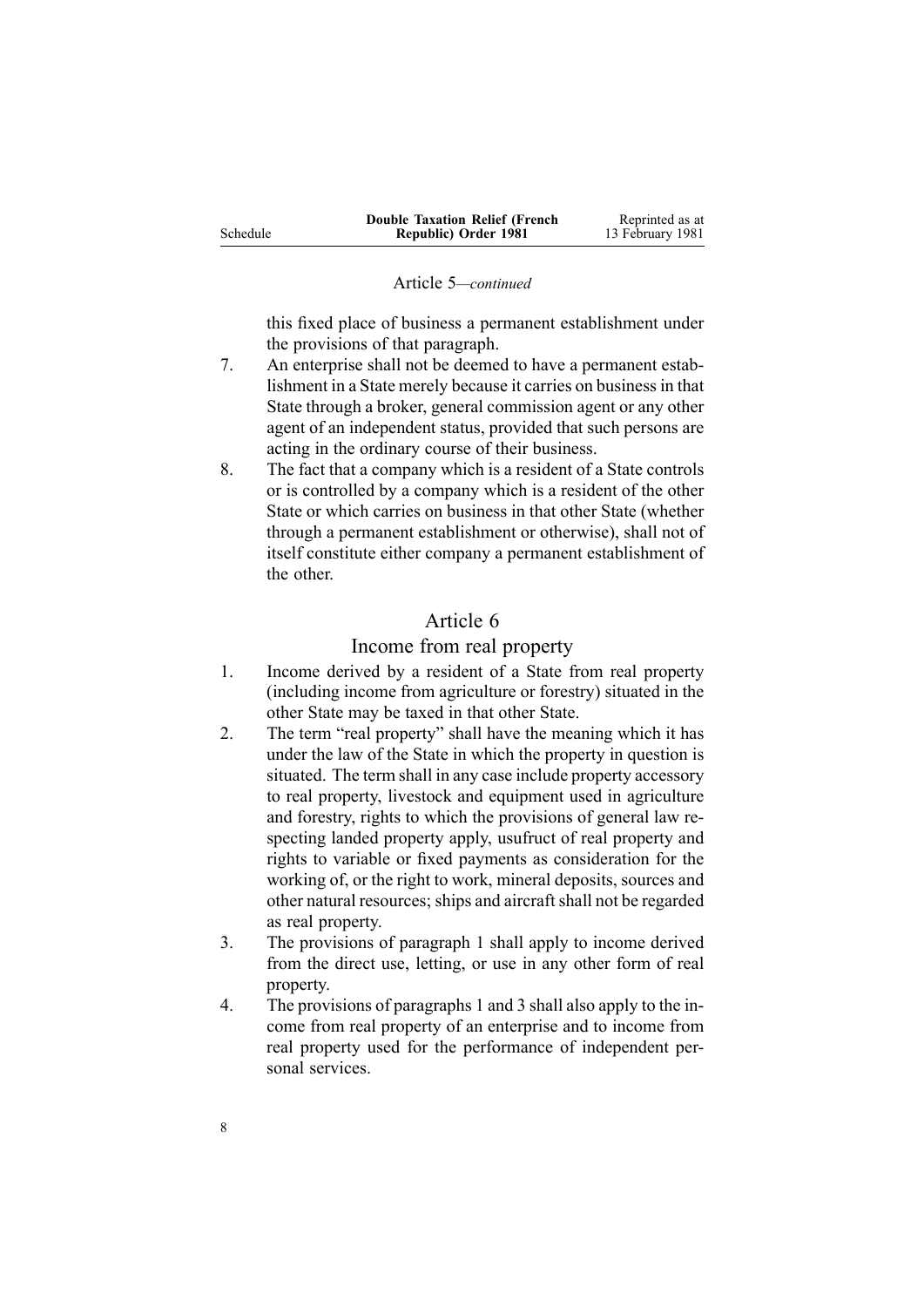**Republic) Order 1981** Schedule

## Article 7

## Business profits

- 1. The profits of an enterprise of <sup>a</sup> State shall be taxable only in that State unless the enterprise carries on business in the other State through <sup>a</sup> permanen<sup>t</sup> establishment situated therein. If the enterprise carries on business as aforesaid, the profits of the enterprise may be taxed in the other State but only so much of them as is attributable to the permanen<sup>t</sup> establishment.
- 2. Subject to the provisions of paragraph 3, where an enterprise of <sup>a</sup> State carries on business in the other State through <sup>a</sup> permanent establishment situated therein, there shall in each State be attributed to that permanen<sup>t</sup> establishment the profits which it might be expected to make if it were <sup>a</sup> distinct and separate enterprise engaged in the same or similar activities under the same or similar conditions and dealing wholly independently with the enterprise of which it is <sup>a</sup> permanen<sup>t</sup> establishment.
- 3. In determining the profits of <sup>a</sup> permanen<sup>t</sup> establishment, there shall be allowed as deductions expenses which are incurred for the purposes of the permanen<sup>t</sup> establishment, including executive and general administrative expenses so incurred, whether in the State in which the permanen<sup>t</sup> establishment is situated or elsewhere.
- 4. Insofar as it has been customary in <sup>a</sup> State to determine the profits to be attributed to <sup>a</sup> permanen<sup>t</sup> establishment on the basis of an apportionment of the total profits of the enterprise to its various parts, nothing in paragraph 2 shall preclude that State from determining the profits to be taxed by such an apportionment as may be customary; the method of apportionment adopted shall, however, be such that the result shall be in accordance with the principles contained in this Article.
- 5. No profits shall be attributed to <sup>a</sup> permanen<sup>t</sup> establishment by reason of the mere purchase by that permanen<sup>t</sup> establishment of goods or merchandise for the enterprise.
- 6. For the purposes of the preceding paragraphs, the profits to be attributed to the permanen<sup>t</sup> establishment shall be determined by the same method year by year unless there is good and sufficient reason to the contrary.
- 7. Where profits include items of income which are dealt with separately in other Articles of this Convention, then the provi-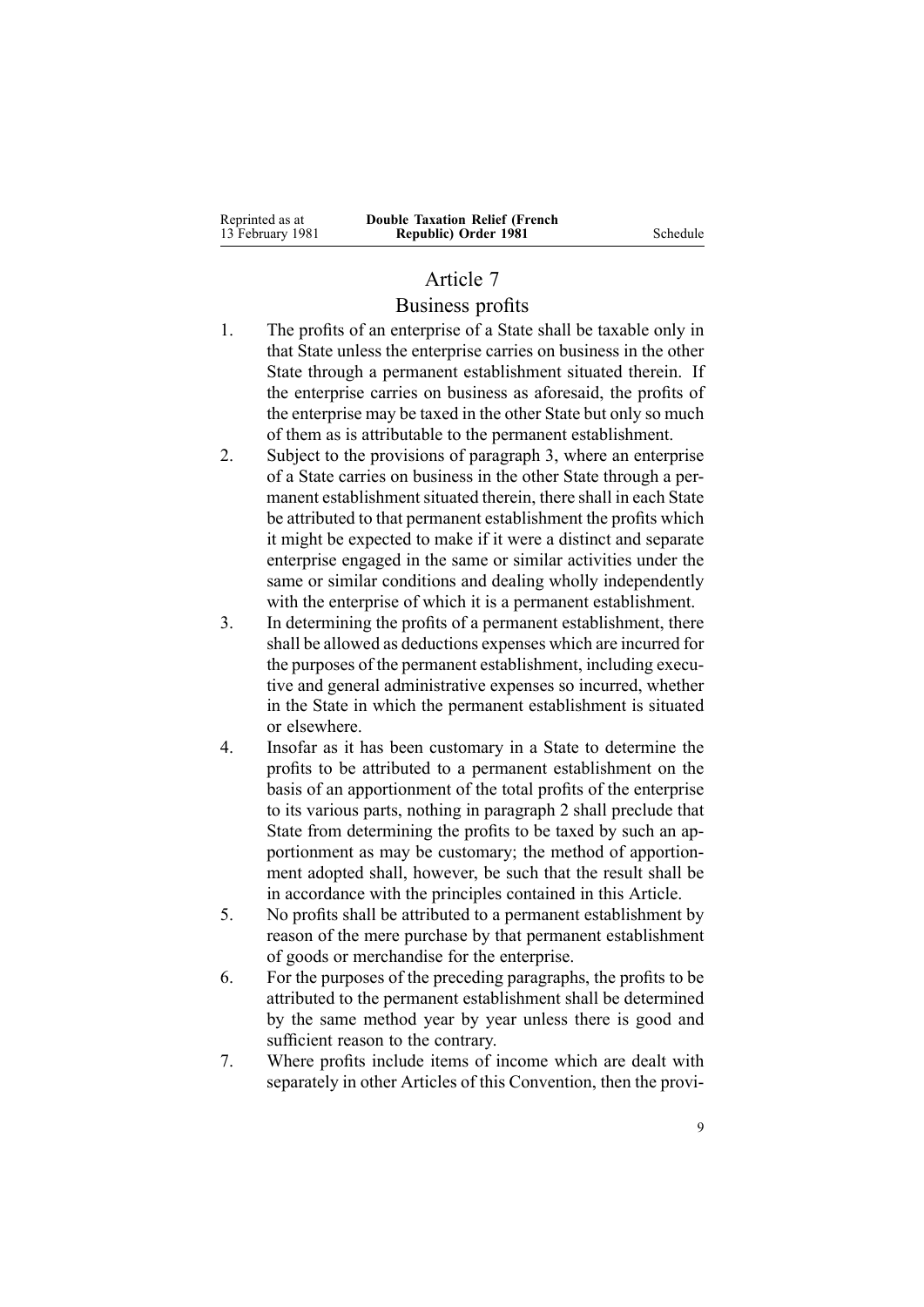|          | <b>Double Taxation Relief (French)</b> | Reprinted as at  |
|----------|----------------------------------------|------------------|
| Schedule | Republic) Order 1981                   | 13 February 1981 |

#### Article 7*—continued*

sions of those Articles shall not be affected by the provisions of this Article.

# Article 8

## Shipping and air transport

- 1. Profits from the operation of ships or aircraft in international traffic shall be taxable only in the State in which the place of effective managemen<sup>t</sup> of the enterprise is situated.
- 2. If the place of effective managemen<sup>t</sup> of <sup>a</sup> shipping enterprise is aboard <sup>a</sup> ship, then itshall be deemed to be situated in the State in which the home harbour of the ship is situated, or, if there is no such home harbour, in the State of which the operator of the ship is <sup>a</sup> resident.
- 3. The provisions of paragraph 1 shall also apply to profits from the participation in <sup>a</sup> pool, <sup>a</sup> joint business or an international operating agency.

# Article 9

# Associated enterprises

Where

- a) an enterprise of <sup>a</sup> State participates directly or indirectly in the management, control or capital of an enterprise of the other State, or
- b) the same persons participate directly or indirectly in the management, control or capital of an enterprise of <sup>a</sup> State and an enterprise of the other State,

and in either case conditions are made or imposed between the two enterprises in their commercial or financial relations which differ from those which would be made between independent enterprises, then any profits which would, but for those conditions, have accrued to one of the enterprises, but, by reason of those conditions, have not so accrued, may be included in the profits of that enterprise and taxed accordingly.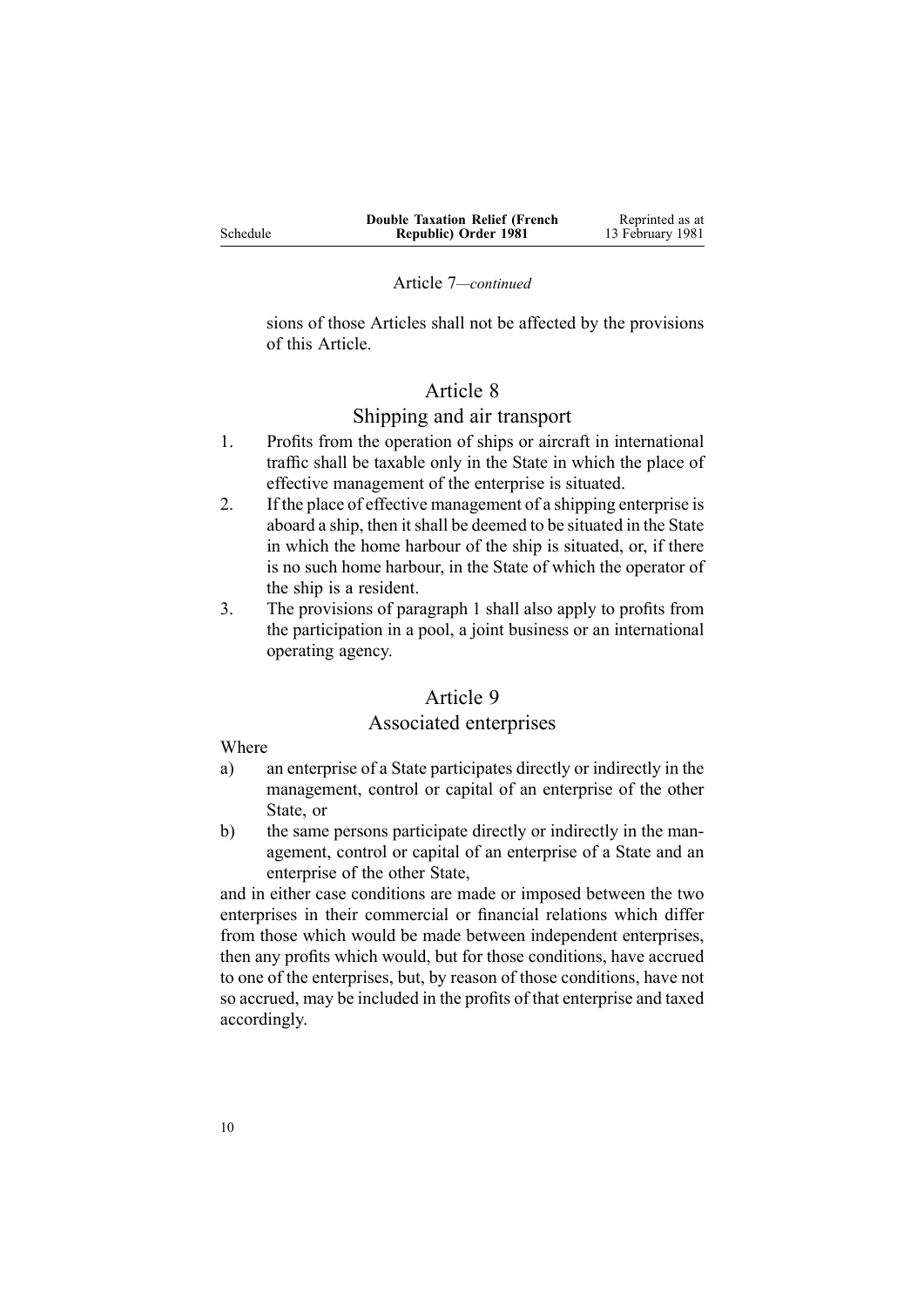# Article 10

# Dividends

- 1. Dividends paid by <sup>a</sup> company which is <sup>a</sup> resident of <sup>a</sup> State to <sup>a</sup> resident of the other State may be taxed in that other State.
- 2. However, such dividends may also be taxed in the State of which the company paying the dividends is <sup>a</sup> resident and according to the laws of that State, but if the recipient is the beneficial owner of the dividends the tax so charged shall not exceed 15 per cent of the gross amount of the dividends. This paragraph shall not affect the taxation of the company in

respec<sup>t</sup> of the profits out of which the dividends are paid.

- 3. a) A resident of New Zealand who receives from <sup>a</sup> company which is <sup>a</sup> resident of France dividends which, if received by <sup>a</sup> resident of France, would entitle such resident to <sup>a</sup> tax credit (avoir fiscal), shall be entitled from the French Treasury to <sup>a</sup> paymen<sup>t</sup> equal to such tax credit (avoir fiscal) subject to the deduction of tax as provided for under paragraph 2 of this Article.
	- b) The provisions of subparagraph a) of this paragraph shall apply only to <sup>a</sup> resident of New Zealand who is:
		- (i) an individual, or
		- (ii) <sup>a</sup> company which holds directly or indirectly less than 10 per cent of the capital of the French company paying the dividends;
	- c) The provisions of subparagraph a) of this paragraph shall not apply if the recipient of the paymen<sup>t</sup> from the French Treasury provided for in subparagraph a) of this paragraph is not subject to New Zealand tax in respec<sup>t</sup> of the payment;
	- d) Payments from the French Treasury provided for under subparagraph a) of this paragraph shall be deemed to be dividends for the purposes of this Convention.
- 4. The term "dividends" in this Article means income from shares and other income assimilated to income from shares by the taxation law of the State of which the Company making the distribution is <sup>a</sup> resident.
- 5. The provisions of paragraphs 1 and 2 shall not apply if the beneficial owner of the dividends, being <sup>a</sup> resident of <sup>a</sup> State,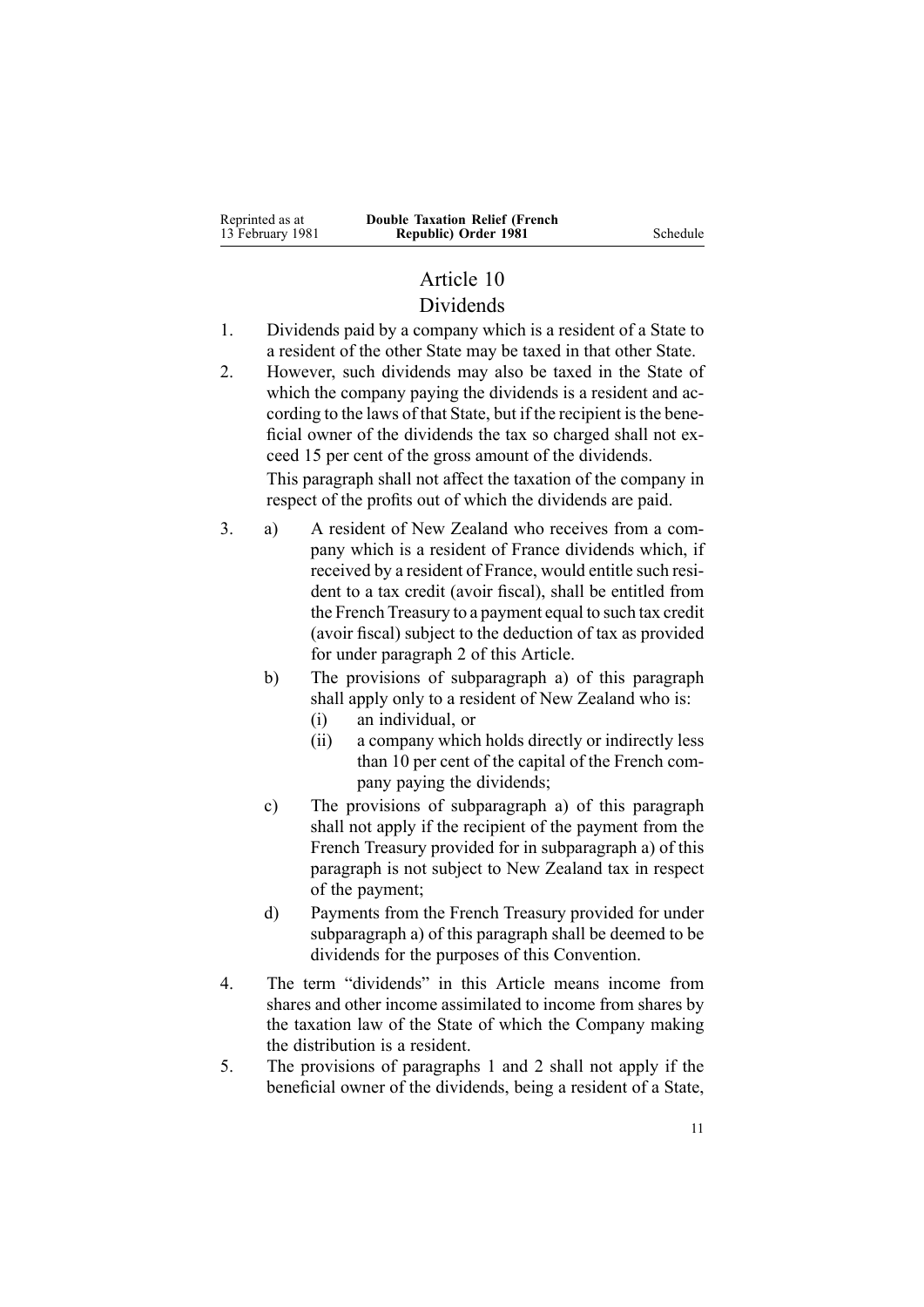|          | <b>Double Taxation Relief (French)</b> | Reprinted as at  |
|----------|----------------------------------------|------------------|
| Schedule | Republic) Order 1981                   | 13 February 1981 |

#### Article 10*—continued*

carries on business in the other State of which the company paying the dividends is <sup>a</sup> resident, through <sup>a</sup> permanen<sup>t</sup> establishment situated therein, or performs in that other State independent personal services from <sup>a</sup> fixed base situated therein, and the holding in respec<sup>t</sup> of which the dividends are paid is effectively connected with such permanen<sup>t</sup> establishment or fixed base. In such case the provisions of Article 7 or Article 14, as the case may be, shall apply.

- 6. A resident of New Zealand who receives dividends paid by <sup>a</sup> company which is <sup>a</sup> resident of France and who is not entitled to the paymen<sup>t</sup> provided for in paragraph 3 with respec<sup>t</sup> to such dividends may obtain the refund or the prepaymen<sup>t</sup> (précompte) relating to such dividends in the event it has been paid by such company. Such refund shall be taxable in France according to the provisions of paragraph 2. The gross amount of the prepaymen<sup>t</sup> (précompte) refunded shall be deemed to be dividends for the purposes of the provisions of the Convention.
- 7. Where <sup>a</sup> company which is <sup>a</sup> resident of <sup>a</sup> State derives profits or income from the other State, that other State may not impose any tax on the dividends paid by the company, excep<sup>t</sup> insofar as such dividends are paid to <sup>a</sup> resident of that other State or insofar as the holding in respec<sup>t</sup> of which the dividends are paid is effectively connected with <sup>a</sup> permanen<sup>t</sup> establishment or <sup>a</sup> fixed base situated in that other State, nor subject the company's undistributed profits to <sup>a</sup> tax on the company's undistributed profits, even if the dividends paid or the undistributed profits consist wholly or partly of profits or income arising in such other State.
- 8. Where <sup>a</sup> company which is <sup>a</sup> resident of New Zealand has <sup>a</sup> permanen<sup>t</sup> establishment in France, it may be subjected therein to any withholding tax provided by the laws of France but the tax shall not exceed 15 percen<sup>t</sup> of two-thirds of the profits of the permanen<sup>t</sup> establishment after paymen<sup>t</sup> of the French corporation tax on those profits.

12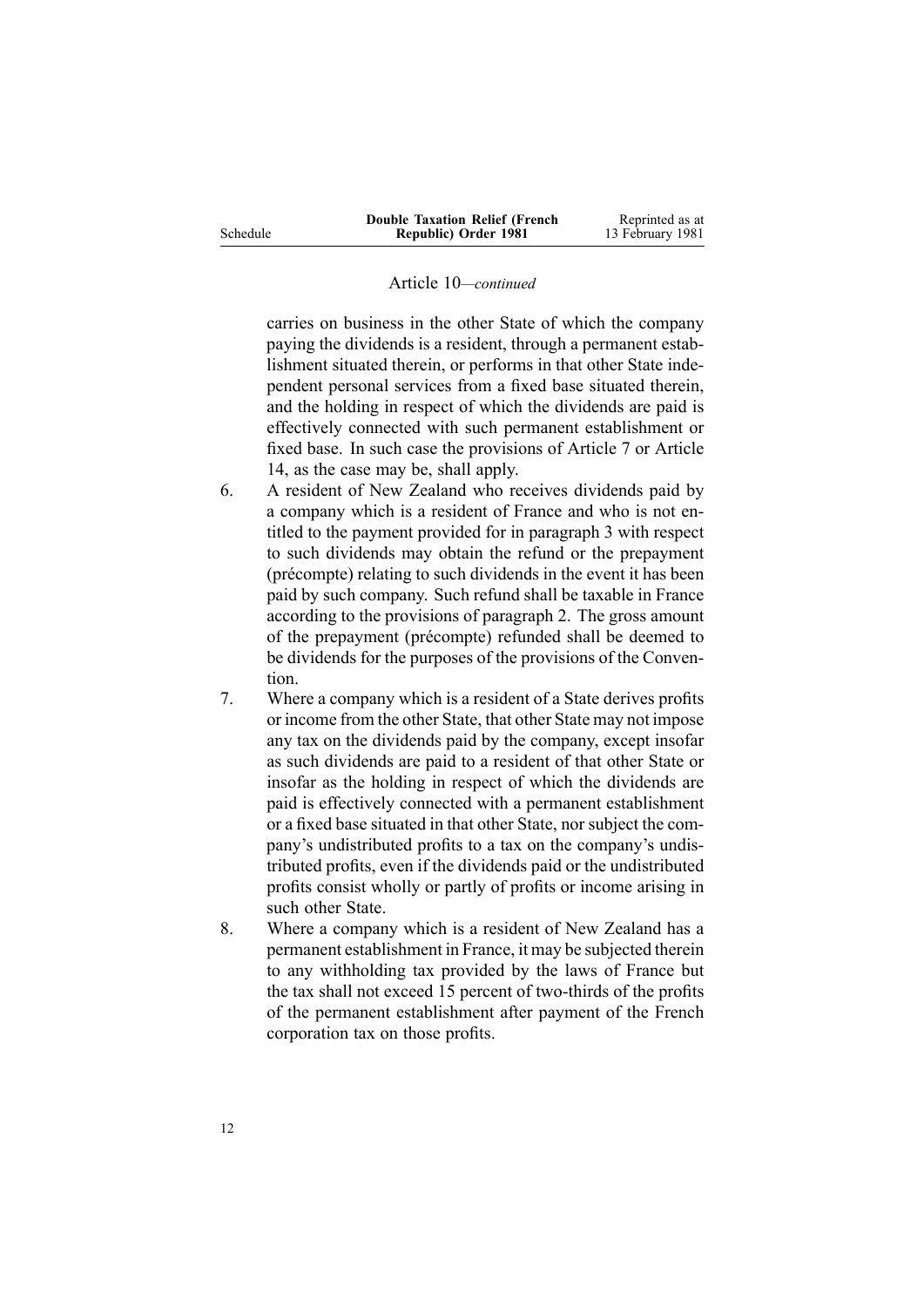# Article 11

### Interest

- 1. Interest arising in <sup>a</sup> State and paid to <sup>a</sup> resident of the other State may be taxed in that other State.
- 2. However, such interest may also be taxed in the State in which it arises, and according to the laws of that State, but if the recipient isthe beneficial owner of the interest the tax so charged shall not exceed 10 per cent of the gross amount of the interest.
- 3. Notwithstanding the provisions of paragraph 2, interest arising in <sup>a</sup> State shall be exemp<sup>t</sup> from tax in that State if:
	- a) the interest is paid to the other State or <sup>a</sup> local authority thereof or any agency wholly owned by that other State or <sup>a</sup> local authority thereof; or
	- b) the interest is paid to any person who is <sup>a</sup> resident of <sup>a</sup> State in respec<sup>t</sup> of <sup>a</sup> loan made or guaranteed, or of <sup>a</sup> credit made or guaranteed, by the other State or by any agency of that other State.
- 4. The term "interest" as used in this Article means income from Government securities, bonds or debentures, whether or not secured by mortgage and whether or not carrying <sup>a</sup> right to participate in profits, and debt-claims of every kind as well as all other income assimilated to income from money lent by the taxation law of the State in which the income arises. However, the term "interest" does not include income dealt with in Article 10. Penalty charges for late paymen<sup>t</sup> shall not be regarded as interest for the purpose of this Article.
- 5. The provisions of paragraphs 1, 2 and 3 shall not apply if the beneficial owner of the interest, being <sup>a</sup> resident of <sup>a</sup> State carries on business in the other State in which the interest arises, through <sup>a</sup> permanen<sup>t</sup> establishment situated therein, or performs in that other State independent personal services from <sup>a</sup> fixed base situated therein, and the debt-claim in respec<sup>t</sup> of which the interest is paid is effectively connected with such permanen<sup>t</sup> establishment or fixed base. In such case the provisions of Article 7 or Article 14, as the case may be, shall apply.
- 6. Interest shall be deemed to arise in <sup>a</sup> State when the payer is that State itself, <sup>a</sup> political subdivision, <sup>a</sup> local authority, <sup>a</sup> statutory body or <sup>a</sup> resident of that State. Where, however,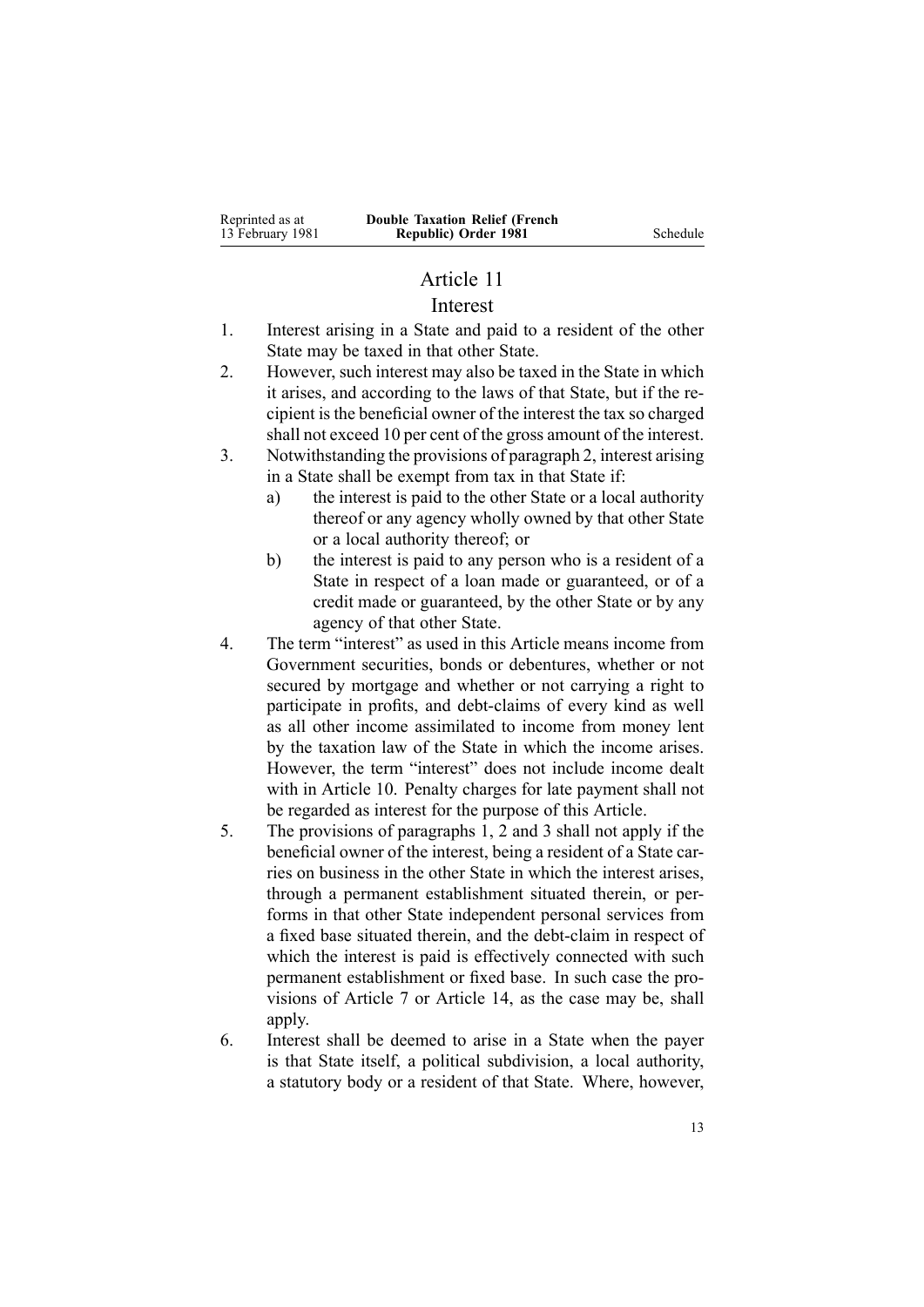|          | <b>Double Taxation Relief (French)</b> | Reprinted as at  |
|----------|----------------------------------------|------------------|
| Schedule | Republic) Order 1981                   | 13 February 1981 |

#### Article 11*—continued*

the person paying the interest, whether he is <sup>a</sup> resident of <sup>a</sup> State or not, has in <sup>a</sup> State <sup>a</sup> permanen<sup>t</sup> establishment or <sup>a</sup> fixed base in connection with which the indebtedness on which the interest is paid was incurred, and such interest is borne by such permanen<sup>t</sup> establishment or fixed base, then such interest shall be deemed to arise in the State in which the permanen<sup>t</sup> establishment or fixed base is situated.

7. Where, by reason of <sup>a</sup> special relationship between the payer and the beneficial owner or between both of them and some other person, the amount of the interest, having regard to the debt-claim for which it is paid, exceeds the amount which would have been agreed upon by the payer and the beneficial owner in the absence of such relationship, the provisions of this Article shall apply only to the last-mentioned amount. In such case, the excess par<sup>t</sup> of the payments shall remain taxable according to the laws of each State, due regard being had to the other provisions of this Convention.

# Article 12

## Royalties

- 1. Royalties arising in <sup>a</sup> State and paid to <sup>a</sup> resident of the other State may be taxed in that other State.
- 2. However, such royalties may also be taxed in the State in which they arise and according to the laws of that State, but if the recipient is the beneficial owner of the royalties the tax so charged shall not exceed 10 per cent of the gross amount of the royalties.
- 3. The term "royalties" as used in this Article means payments of any kind received as <sup>a</sup> consideration for the use of, or the right to use, any copyright of literary, artistic orscientific work including cinematograph films and works recorded for broadcasting or television, any patent, trade mark, design or model, plan, secret formula or process, or for the use of, or the right to use, industrial, commercial, or scientific equipment, or for information concerning industrial, commercial or scientific experience.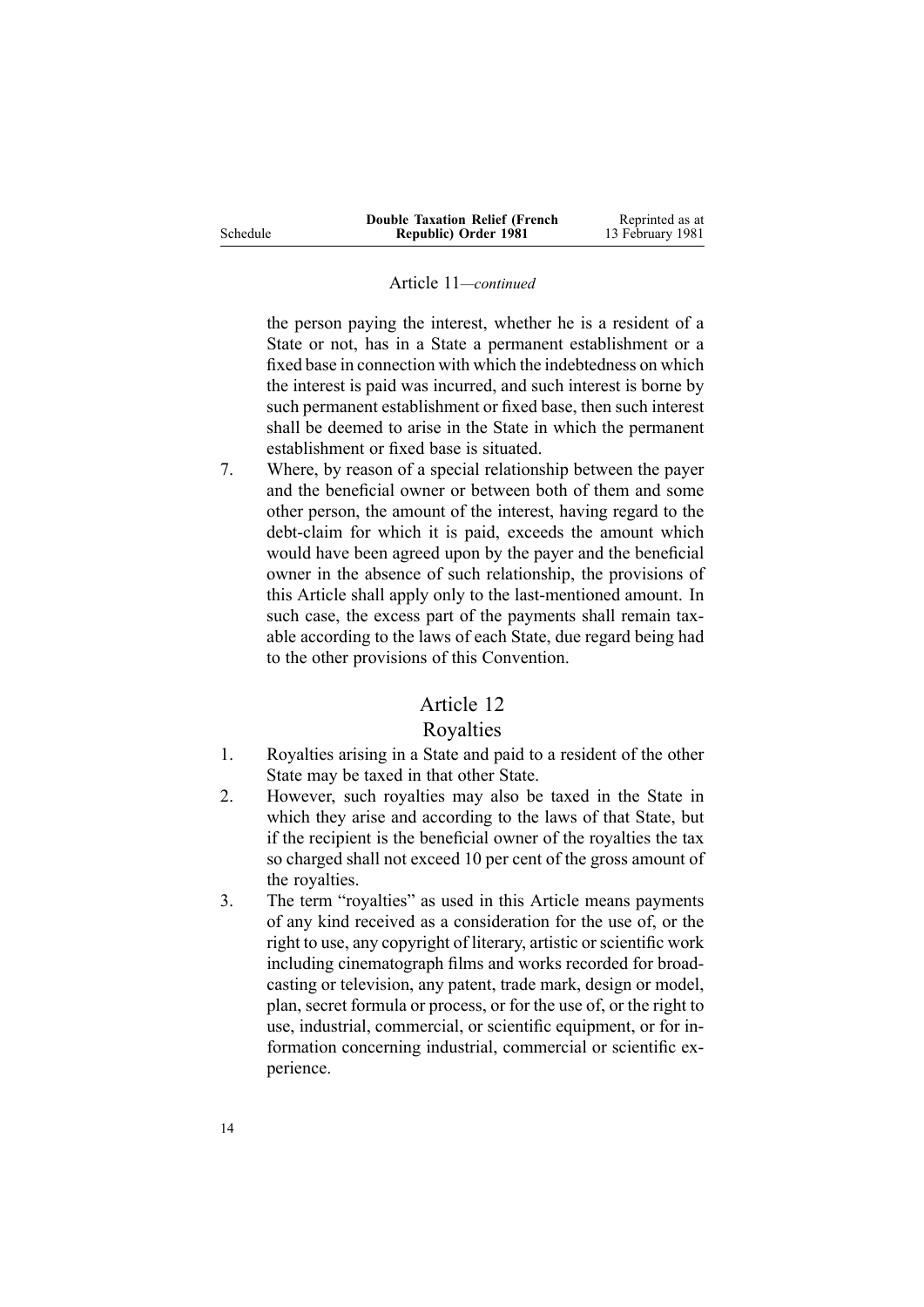| Reprinted as at  | <b>Double Taxation Relief (French)</b> |          |
|------------------|----------------------------------------|----------|
| 13 February 1981 | Republic) Order 1981                   | Schedule |

#### Article 12*—continued*

- 4. The provisions of paragraphs 1 and 2 shall not apply if the beneficial owner of the royalties, being <sup>a</sup> resident of <sup>a</sup> State, carries on business in the other State in which the royalties arise, through <sup>a</sup> permanen<sup>t</sup> establishment situated therein, or performs in that other State independent personal services from <sup>a</sup> fixed base situated therein, and the right or property in respec<sup>t</sup> of which the royalties are paid is effectively connected with such permanent establishment or fixed base. In such case the provisions of Article 7 or Article 14, as the case may be, shall apply.
- 5. Royalties shall be deemed to arise in <sup>a</sup> State when the payer is that State itself, <sup>a</sup> political subdivision, <sup>a</sup> local authority, <sup>a</sup> statutory body or <sup>a</sup> resident of that State. Where, however, the person paying the royalties, whether he is <sup>a</sup> resident of <sup>a</sup> State or not has in <sup>a</sup> State <sup>a</sup> permanen<sup>t</sup> establishment or <sup>a</sup> fixed base with which the right or property in respec<sup>t</sup> of which the royalties are paid is effectively connected, and such royalties are borne by such permanen<sup>t</sup> establishment or fixed base, then such royalties shall be deemed to arise in the State in which the permanen<sup>t</sup> establishment or fixed base is situated.
- 6. Where, by reason of <sup>a</sup> special relationship between the payer and the beneficial owner or between both of them and some other person, the amount of the royalties, having regard to the use, right or information for which they are paid, exceeds the amount which would have been agreed upon by the payer and the beneficial owner in the absence of such relationship, the provisions of this Article shall apply only to the last-mentioned amount. In such case, the excess par<sup>t</sup> of the payments shall remain taxable according to the laws of each State, due regard being had to the other provisions of this Convention.

#### Article 13

#### Alienation of property

1. Income or gains derived by <sup>a</sup> resident of <sup>a</sup> State from the alienation of real property referred to in Article 6 and situated in the other State may be taxed in that other State.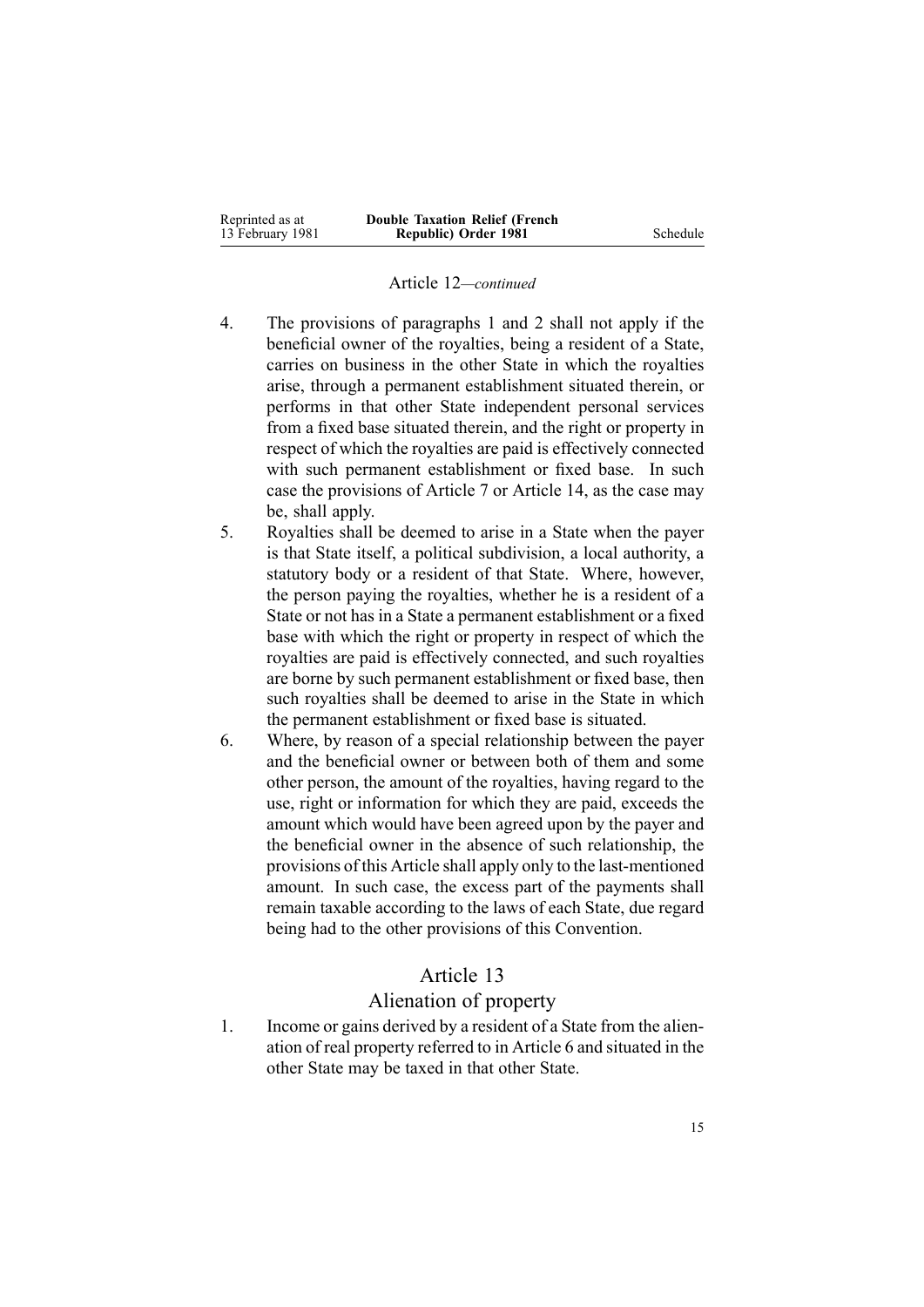|          | <b>Double Taxation Relief (French</b> | Reprinted as at  |
|----------|---------------------------------------|------------------|
| Schedule | Republic) Order 1981                  | 13 February 1981 |

#### Article 13*—continued*

- 2. Income or gains from the alienation of personal property forming par<sup>t</sup> of the business property of <sup>a</sup> permanen<sup>t</sup> establishment which an enterprise of <sup>a</sup> State has in the other State or of personal property pertaining to <sup>a</sup> fixed base available to <sup>a</sup> resident of <sup>a</sup> State in the other State for the purpose of performing independent personal services including such gains from the alienation of such <sup>a</sup> permanen<sup>t</sup> establishment (alone or with the whole enterprise) or of such fixed base, may be taxed in that other State.
- 3. Income or gains from the alienation of ships or aircraft operated in international traffic or personal property pertaining to the operation of such ships or aircraft, shall be taxable only in the State in which the place of effective managemen<sup>t</sup> of the enterprise is situated.
- 4. Income or gainsfrom the alienation ofshares of <sup>a</sup> company, the property of which consists principally of real property situated in <sup>a</sup> State, may be taxed in that State.
- 5. Income or gains from the alienation of any property other than that referred to in paragraphs 1, 2, 3 and 4, shall be taxable only in the State of which the alienator is <sup>a</sup> resident.

## Article 14

## Independent personal services

- 1. Income derived by <sup>a</sup> resident of <sup>a</sup> State in respec<sup>t</sup> of professional services or other activities of an independent character shall be taxable only in that State unless he has <sup>a</sup> fixed base regularly available to him in the other State for the purpose of performing his activities. If he has such <sup>a</sup> fixed base, the income may be taxed in the other State but only so much of it as is attributable to that fixed base.
- 2. The term "professional services" includes especially independent scientific, literary, artistic, educational or teaching activities as well as the independent activities of physicians, lawyers, engineers, architects, dentists and accountants.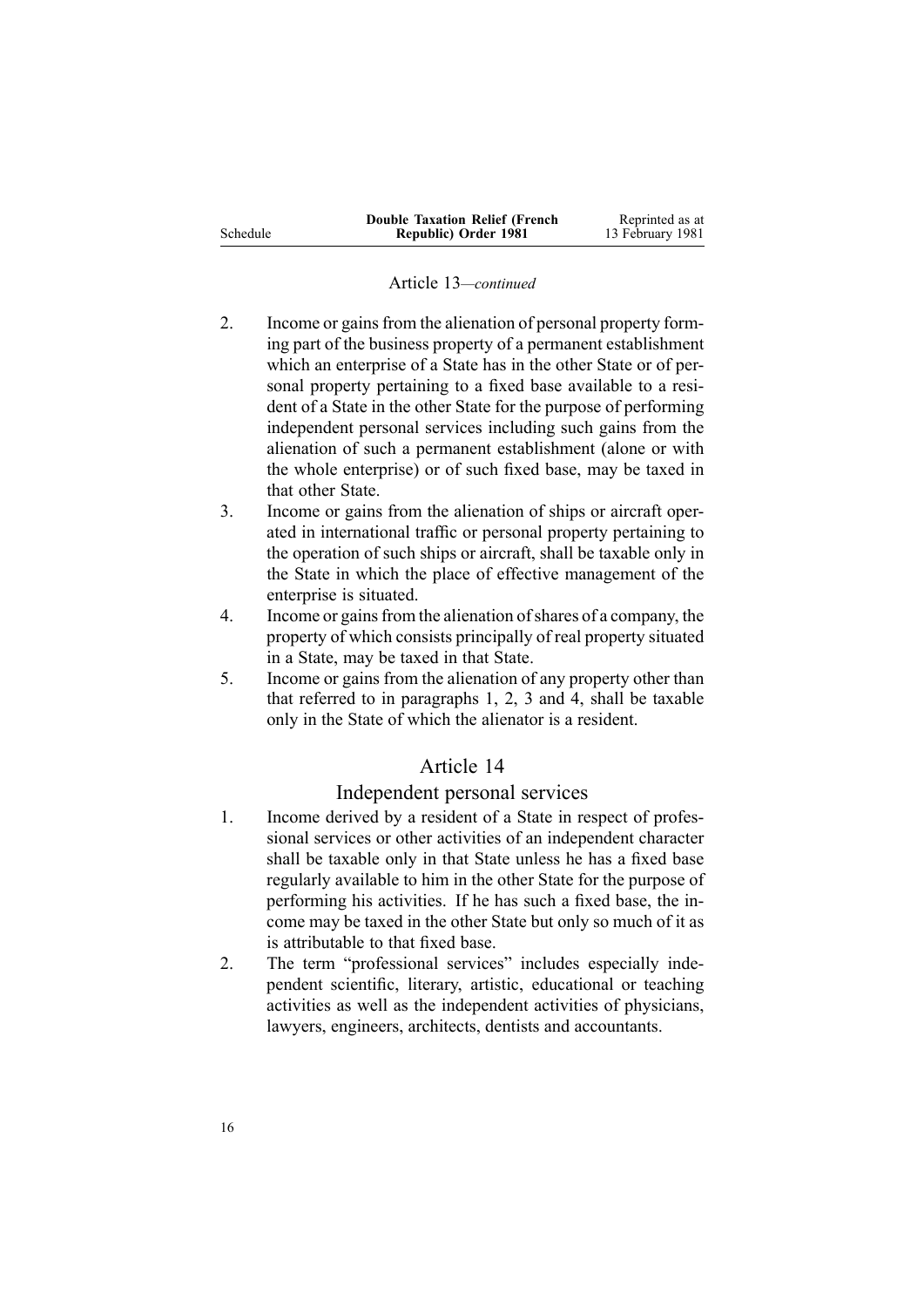| Reprinted as at  | <b>Double Taxation Relief (French</b> |
|------------------|---------------------------------------|
| 13 February 1981 | Republic) Order 1981                  |

**Republic) Order 1981** Schedule

# Article 15

# Dependent personal services

- 1. Subject to the provisions of Articles 16, 18 and 19, salaries, wages and other similar remuneration derived by <sup>a</sup> resident of <sup>a</sup> State in respec<sup>t</sup> of an employment shall be taxable only in that State unless the employment is exercised in the other State. If the employment is so exercised, such remuneration as is derived therefrom may be taxed in that other State.
- 2. Notwithstanding the provisions of paragraph 1, remuneration derived by <sup>a</sup> resident of <sup>a</sup> State in respec<sup>t</sup> of an employment exercised in the other State shall be taxable only in the firstmentioned State if:
	- a) the recipient is presen<sup>t</sup> in the other State for <sup>a</sup> period or periods not exceeding in the aggregate 183 days in the fiscal year concerned, and
	- b) the remuneration is paid by, or on behalf of, an employer who is not <sup>a</sup> resident of the other State, and
	- c) the remuneration is not borne by <sup>a</sup> permanen<sup>t</sup> establishment or a fixed base which the employer has in the other State.
- 3. Notwithstanding the preceding provisions of this Article remuneration derived in respec<sup>t</sup> of an employment exercised aboard <sup>a</sup> ship or aircraft operated in international traffic may be taxed in the State in which the place of effective management of the enterprise is situated.

# Article 16

## Directors' fees

Directors' fees and other similar payments derived by <sup>a</sup> resident of <sup>a</sup> State in his capacity as <sup>a</sup> member of the board of directors of <sup>a</sup> company which is <sup>a</sup> resident of the other State may be taxed in that other State.

# Article 17

#### Artistes and athletes

1. Notwithstanding the provisions of Articles 14 and 15, income derived by <sup>a</sup> resident of <sup>a</sup> State as an entertainer, such as <sup>a</sup> theatre, motion picture, radio or television artiste or <sup>a</sup> musician,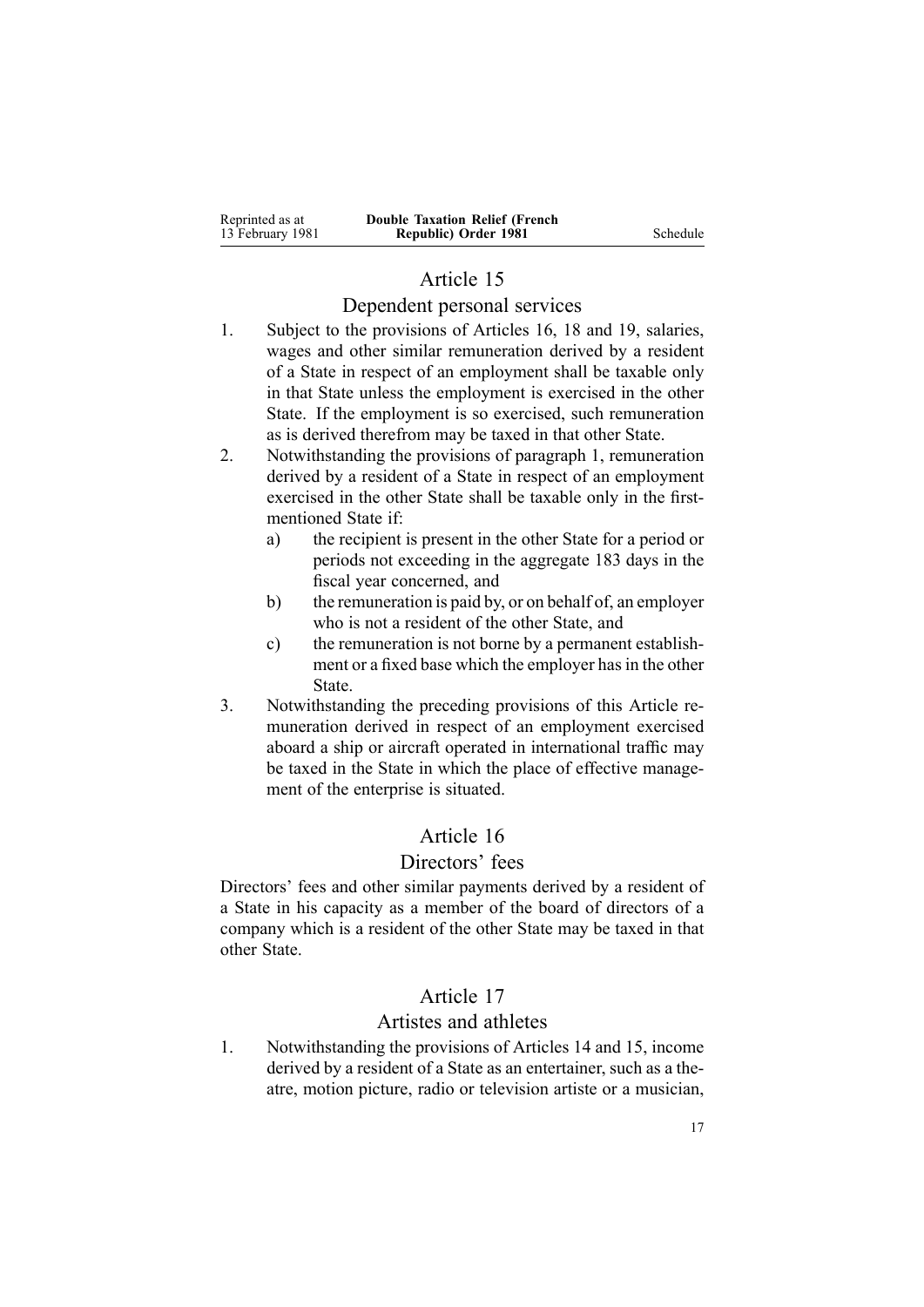|          | <b>Double Taxation Relief (French)</b> | Reprinted as at  |
|----------|----------------------------------------|------------------|
| Schedule | Republic) Order 1981                   | 13 February 1981 |

#### Article 17*—continued*

or as an athlete, from his personal activities as such exercised in the other State may be taxed in that other State.

- 2. Where income in respec<sup>t</sup> of personal activities exercised by an entertainer or an athlete in his capacity as such accrues not to the entertainer or athlete himself but to another person that income may, notwithstanding the provisions of Article 7, 14 and 15 be taxed in the State in which the activities of the entertainer or athlete are exercised.
- 3. Notwithstanding the provisions of paragraph 1, remuneration or profits, and wages, salaries and other similar income derived by an entertainer or an athlete, who is <sup>a</sup> resident of <sup>a</sup> State, from his personal activities as such exercised in the other State, shall be taxable only in the first-mentioned State if these activities in the other State are supported substantially by public funds of the first-mentioned State, one of its political subdivisions or local authorities or of <sup>a</sup> statutory body thereof.
- 4. Notwithstanding the provisions of paragraph 2, where income in respec<sup>t</sup> of personal activities exercised by an entertainer or an athlete in his capacity as such in <sup>a</sup> State accrues not to the entertainer or athlete himself but to another person, that income, notwithstanding the provisions of Articles 7, 14 and 15 shall be taxable only in the other State, if that other person is supported substantially by public funds of that other State, one of its political subdivisions or local authorities or of a statutory body thereof, or if that other person is <sup>a</sup> non-profit organisation which is <sup>a</sup> resident of that other State.

## Article 18

#### Pensions

- 1. Subject to the provisions of paragraph 2 of Article 19, pensions and other similar remuneration paid to <sup>a</sup> resident of <sup>a</sup> State in consideration of pas<sup>t</sup> employment shall be taxable only in that State.
- 2. Notwithstanding the provisions of paragraph 1, pensions and other payments made under the social security legislation of <sup>a</sup> State shall be taxable only in that State.
- 3. Notwithstanding anything in this Convention
- 18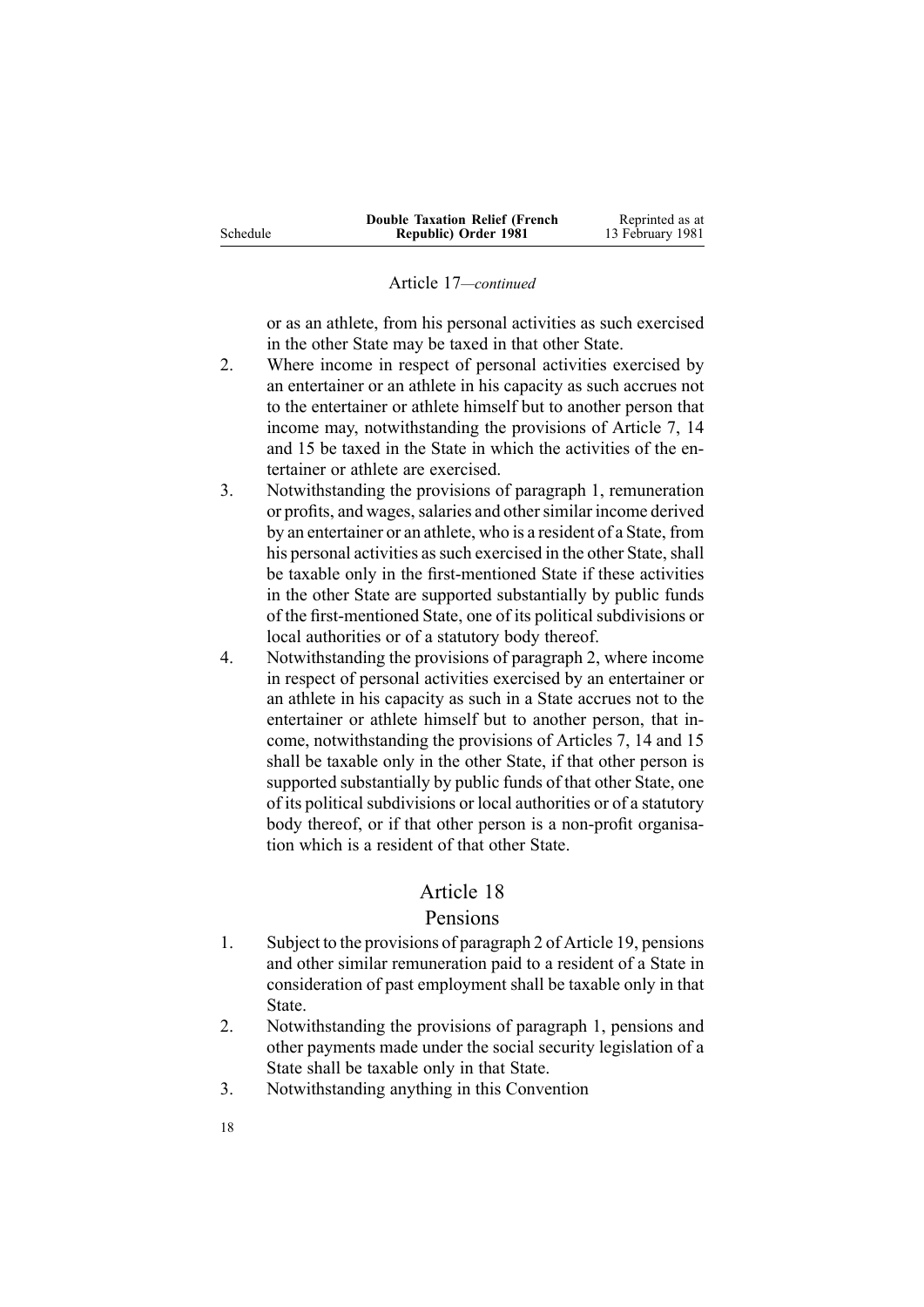| Reprinted as at  | <b>Double Taxation Relief (French)</b> |          |
|------------------|----------------------------------------|----------|
| 13 February 1981 | Republic) Order 1981                   | Schedule |

#### Article 18*—continued*

- a) the pensions referred to in paragraph  $(4)$  of Article 81 of the French General Tax Code shall be exemp<sup>t</sup> from New Zealand tax so long asthey are exemp<sup>t</sup> from French tax;
- b) the pensions and other payments referred to in paragraph (10) of section 61 of the Income Tax Act 1976 shall be exemp<sup>t</sup> from French tax so long as they are exemp<sup>t</sup> from New Zealand tax.

#### Article 19

## Government service

- 1. a) Remuneration, other than <sup>a</sup> pension, paid by <sup>a</sup> State or <sup>a</sup> political subdivision or <sup>a</sup> local authority thereof to an individual in respec<sup>t</sup> of services rendered to that State or subdivision or authority shall be taxable only in that State.
	- b) However, such remuneration shall be taxable only in the other State if the services are rendered in that State and the individual is <sup>a</sup> resident of that State who:
		- (i) is <sup>a</sup> national of that State; or
		- (ii) did not become <sup>a</sup> resident of that State solely for the purpose of rendering the services.
- 2. a) Any pension paid by, or out of funds created by, <sup>a</sup> State or <sup>a</sup> political subdivision or <sup>a</sup> local authority thereof to an individual in respect of services rendered to that State or subdivision or authority shall be taxable only in that State.
	- b) However, such pension shall be taxable only in the other State if the individual is <sup>a</sup> resident of, and <sup>a</sup> national of, that State.
- 3. The provisions of Articles 15, 16 and 18 shall apply to remuneration and pensions in respec<sup>t</sup> of services rendered in connection with <sup>a</sup> business carried on by <sup>a</sup> State or <sup>a</sup> political subdivision or <sup>a</sup> local authority thereof.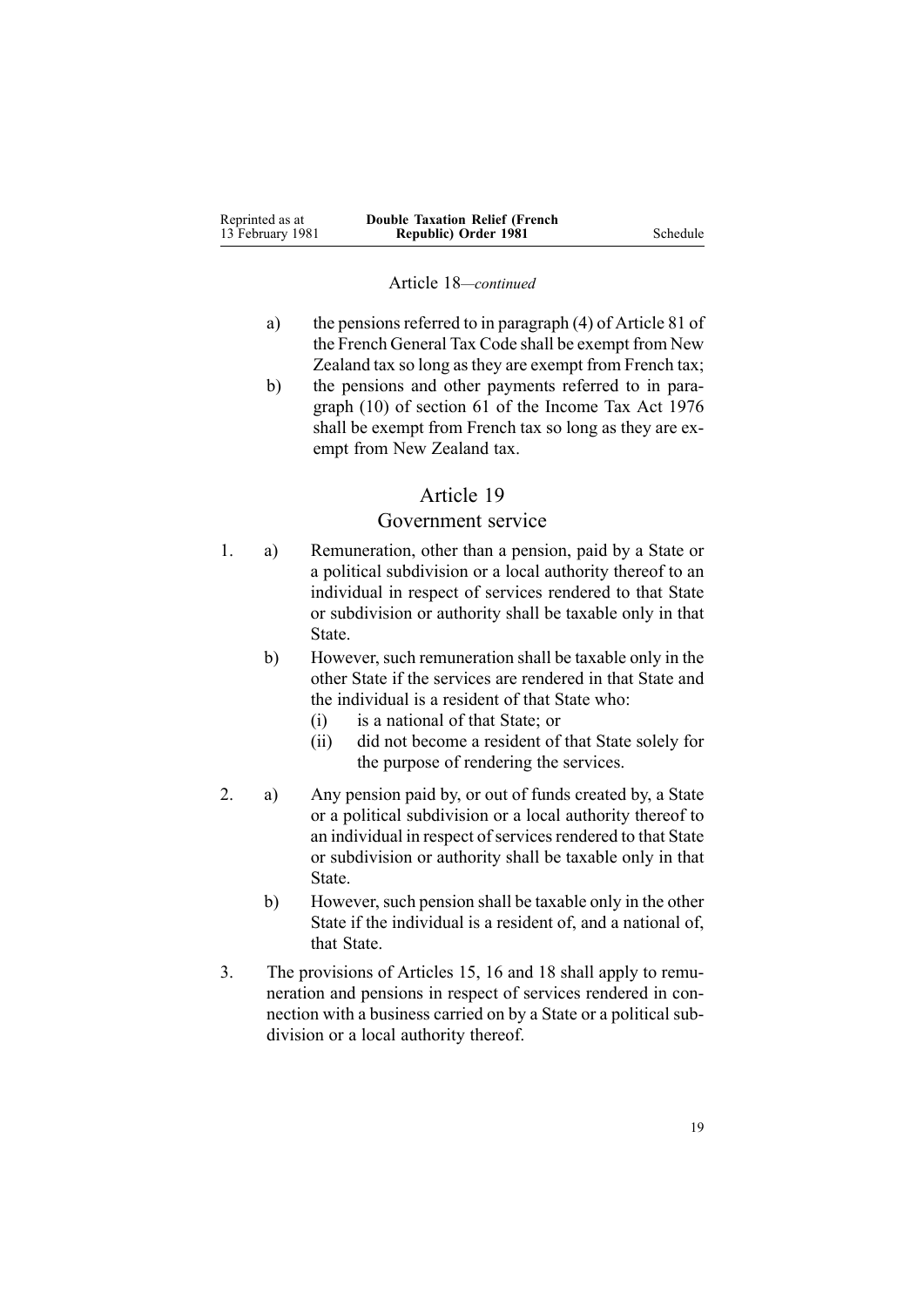|          | <b>Double Taxation Relief (French</b> | Reprinted as at  |
|----------|---------------------------------------|------------------|
| Schedule | Republic) Order 1981                  | 13 February 1981 |

# Article 20 Students

Payments which <sup>a</sup> student or business apprentice, who is or was immediately before visiting <sup>a</sup> State <sup>a</sup> resident of the other State and who is presen<sup>t</sup> in the first-mentioned State solely for the purpose of his education or training, receives for the purpose of his maintenance, education or training shall not be taxed in that State, provided that such payments arise from sources outside that State.

# Article 21

## Teachers and researchers

- 1. Remuneration which <sup>a</sup> teacher or <sup>a</sup> researcher who is or was immediately before visiting <sup>a</sup> State <sup>a</sup> resident of the other State, and who is presen<sup>t</sup> in the first-mentioned State solely for the purpose of teaching or engaging in research, derives in respec<sup>t</sup> of such activities shall not be taxed in that State for <sup>a</sup> period not exceeding two years from the commencement of such activities.
- 2. The provisions of paragraph 1 shall not apply to remuneration derived in respec<sup>t</sup> of research undertaken not in the public interest but primarily for the private benefit of <sup>a</sup> specific person or persons.

# Article 22

# Other income

- 1. Items of income of <sup>a</sup> resident of <sup>a</sup> State which are not dealt with in the foregoing Articles of this Convention shall be taxable only in that State.
- 2. However, if such income is derived by <sup>a</sup> resident of <sup>a</sup> State from sources in the other State, such income may also be taxed in that other State and according to the law of that State.

# Article 23

# Methods for elimination of double taxation

Double taxation shall be avoided in the following manner:

1. In the case of France: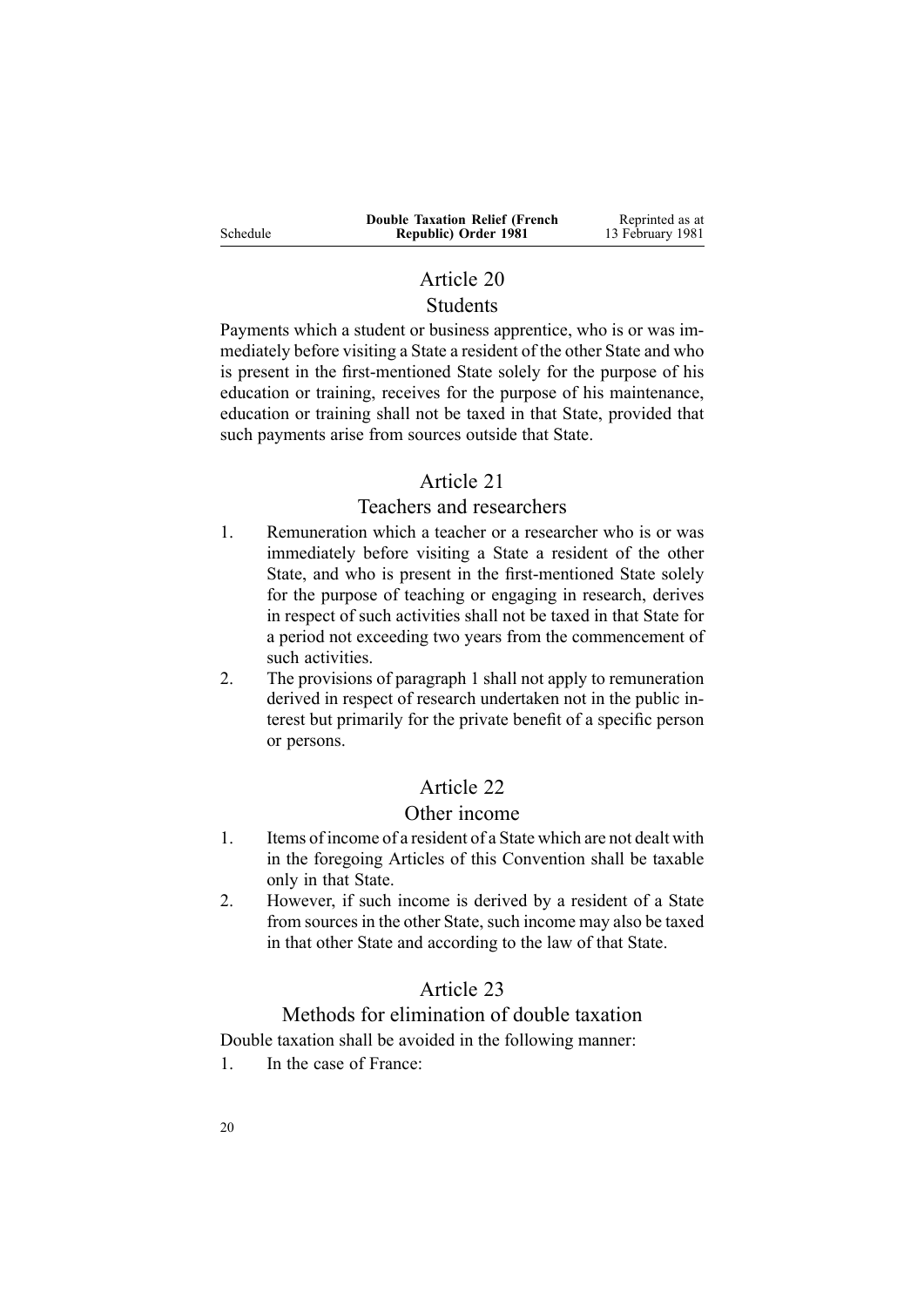#### Article 23*—continued*

- a) Income other than that referred to in subparagraph b) below shall be exemp<sup>t</sup> from the French taxes referred to in subparagraph a) of paragraph 3 of Article 2 if the income is taxable in New Zealand under this Convention.
- b) Income referred to in Articles 10, 11, 12, 14, 16, 17 and 22 received from New Zealand may be taxed in France in accordance with the provisions of those Articles, on its gross amount. The New Zealand tax levied on such income shall entitle residents of France to <sup>a</sup> tax credit which corresponds to the amount of the New Zealand tax levied but which shall not exceed the amount of French tax attributable to such income. Such credit shall be allowed against taxes referred to in sub-paragraph a) of paragraph 3 of Article 2, in the bases of which such income is included.
- c) Notwithstanding the provisions of sub-paragraphs a) and b), French tax shall be computed on income chargeable in France by virtue of this Convention at the rate appropriate to the total of the income chargeable in accordance with the French laws.
- 2. In the case of New Zealand:

Subject to any provisions of the law of New Zealand which may from time to time be in force and which relate to the allowance of <sup>a</sup> credit against New Zealand tax of tax paid in <sup>a</sup> country outside New Zealand (which shall not affect the general principle hereof), French tax paid under the law of France and consistently with this Convention, whether directly or by deduction, in respec<sup>t</sup> of income derived by <sup>a</sup> New Zealand resident from sources in France (excluding, in the case of <sup>a</sup> dividend, tax paid in respec<sup>t</sup> of the profits out of which the dividend is paid) shall be allowed as <sup>a</sup> credit against New Zealand tax payable in respec<sup>t</sup> of that income.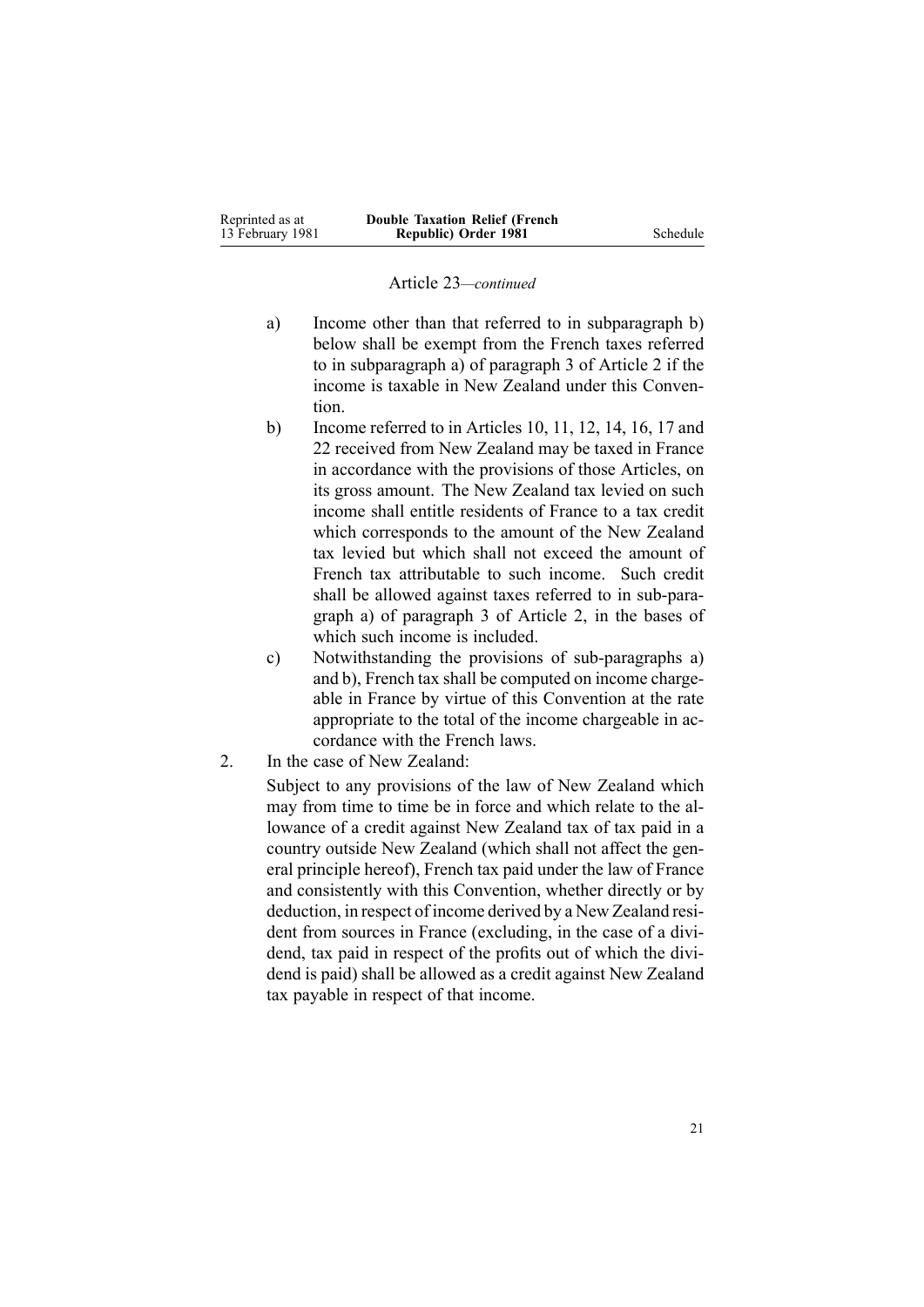|          | <b>Double Taxation Relief (French)</b> | Reprinted as at  |
|----------|----------------------------------------|------------------|
| Schedule | Republic) Order 1981                   | 13 February 1981 |

# Article 24

#### Mutual agreemen<sup>t</sup> procedure

- 1. Where <sup>a</sup> person considers that the actions of one or both of the States result or will result for him in taxation not in accordance with the provisions of this Convention, he may, irrespective of the remedies provided by the domestic law of those States, present his case to the competent authority of the State of which he is <sup>a</sup> resident. The case must be presented within three years from the first notification of the action resulting in taxation not in accordance with the provisions of the Convention.
- 2. The competent authority shall endeavour, if the objection appears to it to be justified and if it is not itself able to arrive at <sup>a</sup> satisfactory solution, to resolve the case by mutual agreement with the competent authority of the other State, with <sup>a</sup> view to the avoidance of taxation which is not in accordance with the Convention. Any agreement reached shall be implemented notwithstanding any time limits in the domestic law of the States.
- 3. The competent authorities of the States shall endeavour to resolve by mutual agreemen<sup>t</sup> any difficulties arising as to the application of the Convention.

In particular, the competent authorities of the States may consult together to endeavour to agree:

- a) to the same attribution in both States of the profits attributable to <sup>a</sup> permanen<sup>t</sup> establishment situated in <sup>a</sup> State of an enterprise of the other State;
- b) to the same allocation of income between <sup>a</sup> resident of <sup>a</sup> State and an associated person referred to in Article 9 who is <sup>a</sup> resident of the other State.

They may also consult together for the elimination of double taxation in cases not provided for in the Convention.

4. The competent authorities of the States may communicate with each other directly for the purpose of reaching an agreement in the sense of the preceding paragraphs. When it seems advisable in order to reach agreemen<sup>t</sup> to have an oral exchange of opinions, such exchange may take place through <sup>a</sup> Commission consisting of representatives of the competent authorities of the States.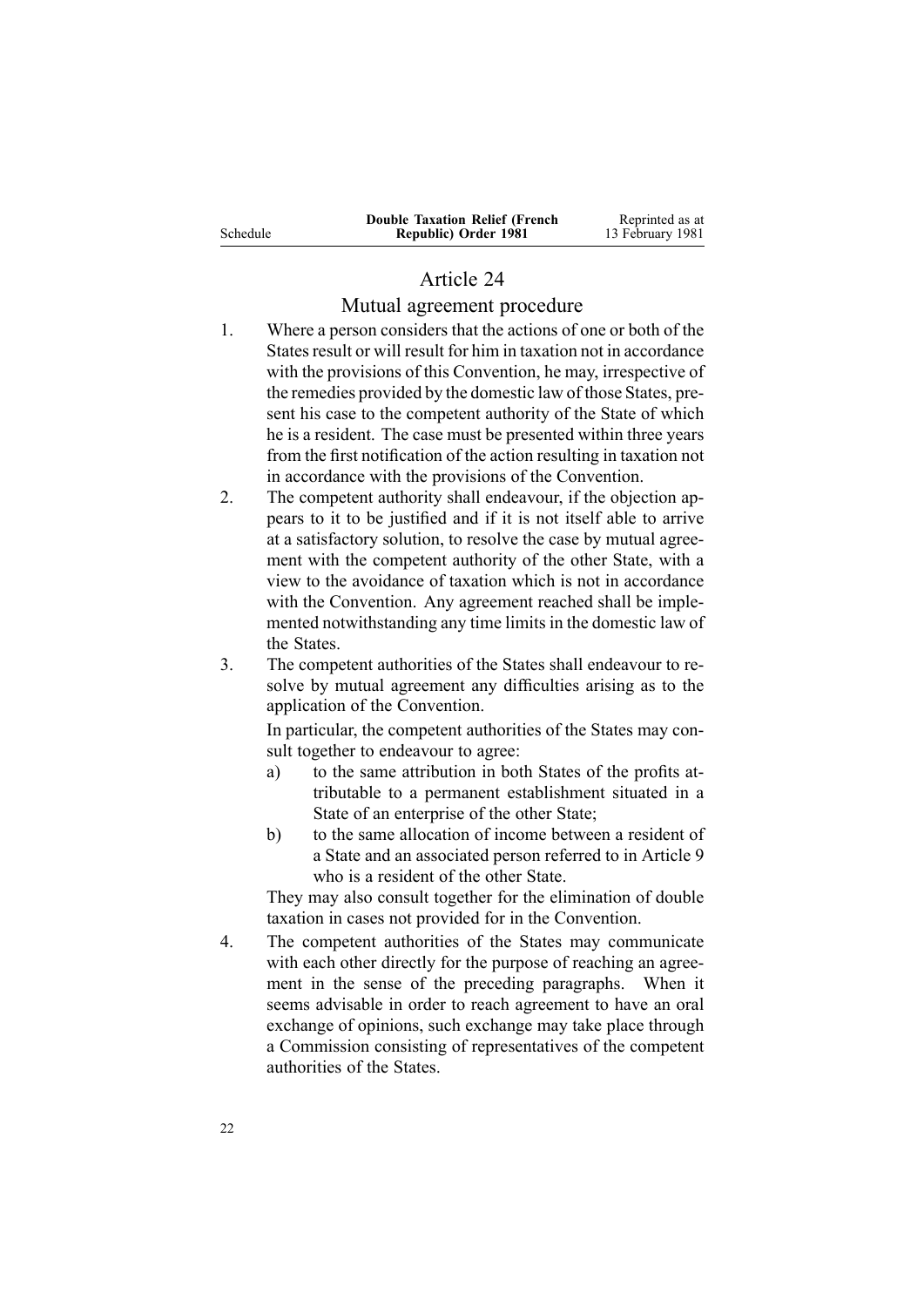| Reprinted as at  | <b>Double Taxation Relief (French)</b> |          |
|------------------|----------------------------------------|----------|
| 13 February 1981 | Republic) Order 1981                   | Schedule |

#### Article 24*—continued*

5. The competent authorities of the States shall by mutual agreement settle the mode of application of the Convention and, especially, the requirements to which the residents of <sup>a</sup> State shall be subjected in order to obtain, in the other State, the tax reliefs or exemptions provided for by the Convention.

# Article 25

### Exchange of information

- 1. The competent authorities of the States shall exchange such information as is necessary for carrying out the provisions of this Convention or of the domestic laws of the States concerning taxes covered by the Convention insofar as the taxation thereunder is not contrary to the Convention. The exchange of information is not restricted by Article 1. Any information received by <sup>a</sup> State shall be treated as secret in the same manner as information obtained under the domestic laws of that State and shall be disclosed only to persons or authorities (including courts and administrative bodies) involved in the assessment or collection of, the enforcement or prosecution in respec<sup>t</sup> of, or the determination of appeals in relation to, the taxes covered by the Convention. Such persons or authorities shall use the information only for such purposes. They may disclose the information in public court proceedings or in judicial decisions.
- 2. In no case shall the provisions of paragraph 1 be construed so as to impose on <sup>a</sup> State the obligation:
	- a) to carry out administrative measures at variance with the laws and administrative practice of that or of the other State;
	- b) to supply information which is not obtainable under the laws or in the normal course of the administration of that or of the other State;
	- c) to supply information which would disclose any trade, business, industrial, commercial or professional secret or trade process, or information, the disclosure of which would be contrary to public policy (ordre public).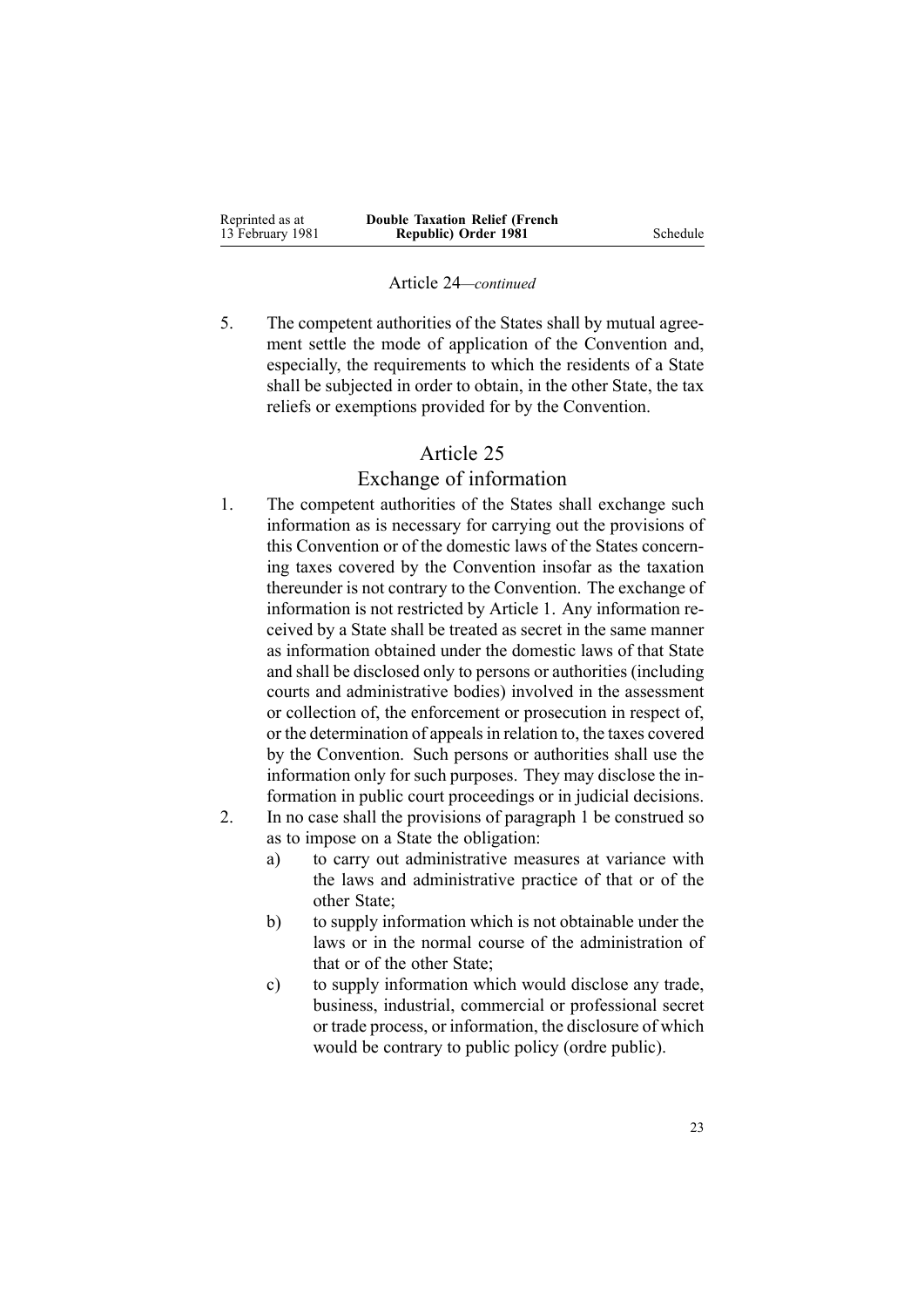|          | <b>Double Taxation Relief (French)</b> | Reprinted as at  |
|----------|----------------------------------------|------------------|
| Schedule | Republic) Order 1981                   | 13 February 1981 |

# Article 26

## Diplomatic agents and consular officers

- 1. Nothing in this Convention shall affect the fiscal privileges of members of diplomatic missions and their personal domestics, of members of consular missions, or of members of permanen<sup>t</sup> missions to international organisations under the general rules of international law or under the provisions of special agreements.
- 2. Notwithstanding the provisions of Article 4 an individual who is <sup>a</sup> member of <sup>a</sup> diplomatic mission, consular pos<sup>t</sup> or permanent mission of <sup>a</sup> State which is situated in the other State or in <sup>a</sup> third State shall be deemed for the purposes of the Convention to be <sup>a</sup> resident of the sending State if:
	- a) in accordance with international law he is not liable to tax in the receiving State in respec<sup>t</sup> of income from sources outside that State; and
	- b) he is liable in the sending State to the same obligations in relation to tax on his total world wide income as are residents of that State.
- 3. The Convention shall not apply to international organisations, to organs or officials thereof and to persons who are members of <sup>a</sup> diplomatic mission, consular pos<sup>t</sup> or permanen<sup>t</sup> mission of <sup>a</sup> third State, being presen<sup>t</sup> in <sup>a</sup> State and not treated in either State as residents in respec<sup>t</sup> of taxes on income.

# Article 27

# Territorial scope

- 1. This Convention shall apply:
	- a) in the case of France, to the European and Overseas Departments of the French Republic, and to any area outside the territorial sea of those Departments which is, in accordance with international law, an area within which France may exercise rights with respec<sup>t</sup> to the sea-bed and subsoil and their natural resources.
	- b) in the case of New Zealand, to the metropolitan territory of New Zealand (including the outlying islands) but not including the Cook Islands, Niue or Tokelau; the Convention also applies to areas adjacent to the territorial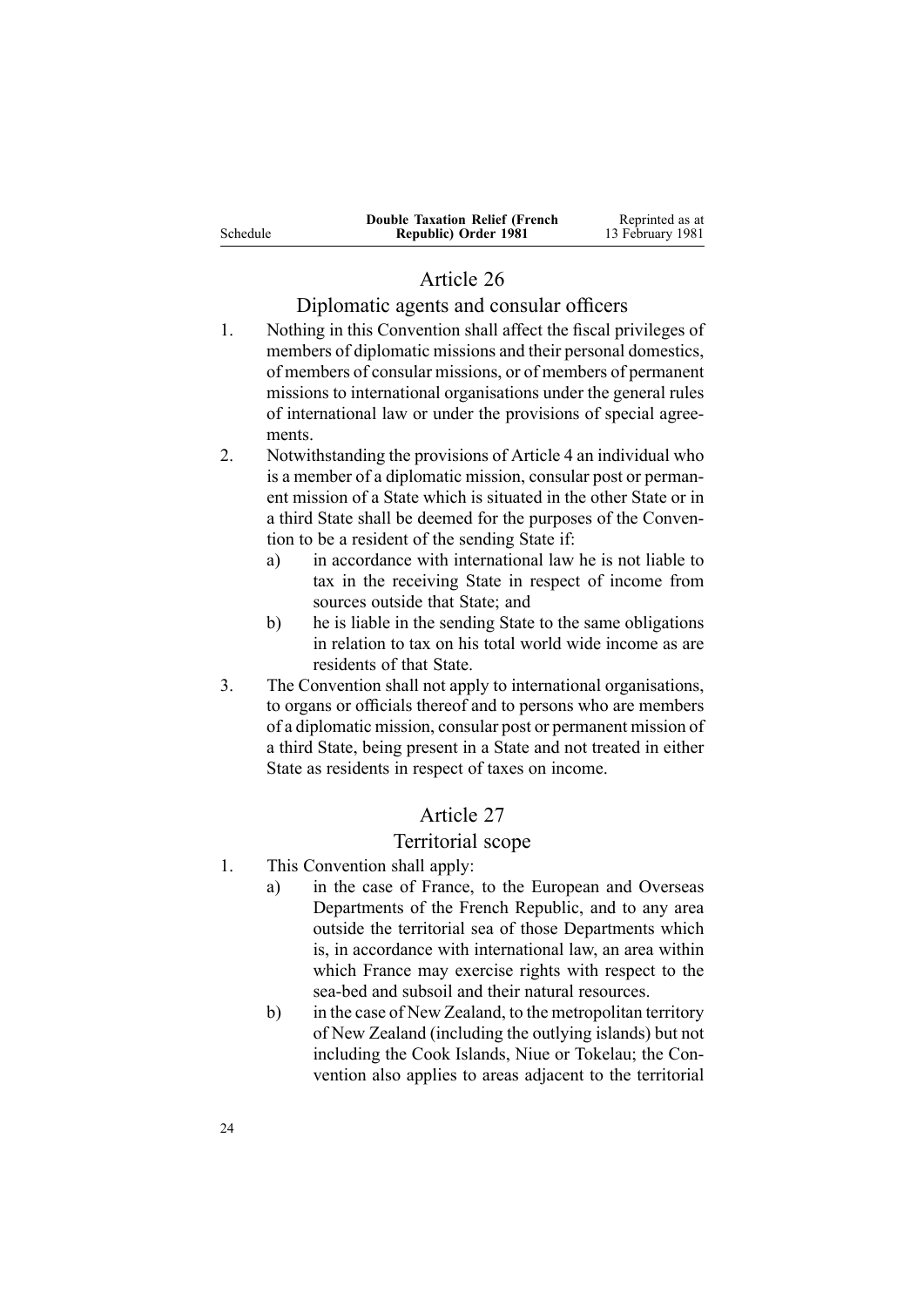#### Article 27*—continued*

sea of the metropolitan territory of New Zealand (including the outlying islands) which by New Zealand legislation have been, or may hereafter be, designated as areas over which New Zealand has, in accordance with international law, sovereign rights for the purposes of exploring them or of exploring, exploiting, conserving and managing the natural resources of the sea, or of the sea-bed and subsoil.

- 2. The Convention may be extended, either in its entirety or with any necessary modifications, to the Overseas Territories of the French Republic or to any territory for whose international relations New Zealand is responsible, which impose taxes substantially similar in character to those to which the Convention applies. Any such extension shall take effect from such date and subject to such modifications and conditions, including conditions as to termination, as may be specified and agreed between the States in notes to be exchanged through diplomatic channels or in any other manner in accordance with their constitutional procedures.
- 3. Unless otherwise agreed by both States, the termination of the Convention by one of them under Article 29 shall also terminate, in the manner provided for in that Article, the application of the Convention to any territory to which it has been extended under this Article.

## Article 28

## Entry into force

Each of the States shall notify to the other the completion of the procedure required by its law for the bringing into force of this Convention. The Convention shall enter into force on the date of exchange of notes and shall thereupon have effect:

a) in New Zealand:

for any income year beginning on or after 1st April in the calendar year next following that in which the exchange of notes takes place;

b) in France: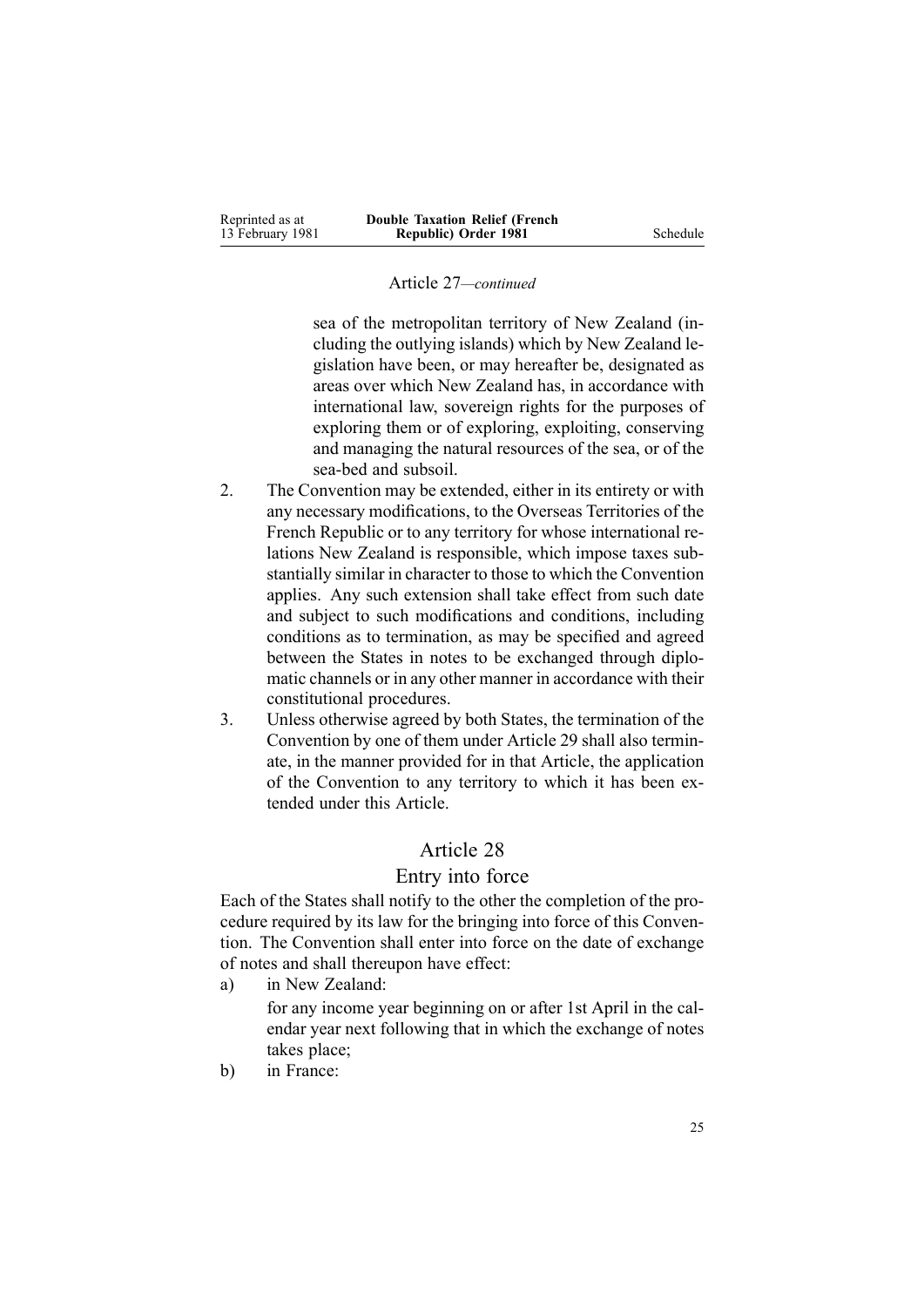|          | <b>Double Taxation Relief (French)</b> | Reprinted as at  |
|----------|----------------------------------------|------------------|
| Schedule | Republic) Order 1981                   | 13 February 1981 |

#### Article 28*—continued*

in respec<sup>t</sup> of taxes for the assessment year beginning on the 1st January following that in which the exchange of notes takes place and subsequent years.

# Article 29

# Termination

This Convention shall continue in effect indefinitely but either of the States may, on or before 30th June in any calendar year after <sup>a</sup> period of five years from the entry into force of the Convention give notice of termination to the other State and, in such event the Convention shall cease to be effective:

a) in New Zealand:

for any income year beginning on or after 1st April in the calendar year next following that in which the notice of termination is given;

b) in France:

in respec<sup>t</sup> of taxes for the assessment year beginning on the 1st January following that in which the notice of termination is given.

IN WITNESS WHEREOF, the undersigned, duly authorised to that effect, have signed this Convention.

DONE at Paris, this thirtieth day of November, 1979, in duplicate, in the English and French languages, both texts being equally authoritative.

For the Government of New Zealand B E Talboys Minister of Foreign Affairs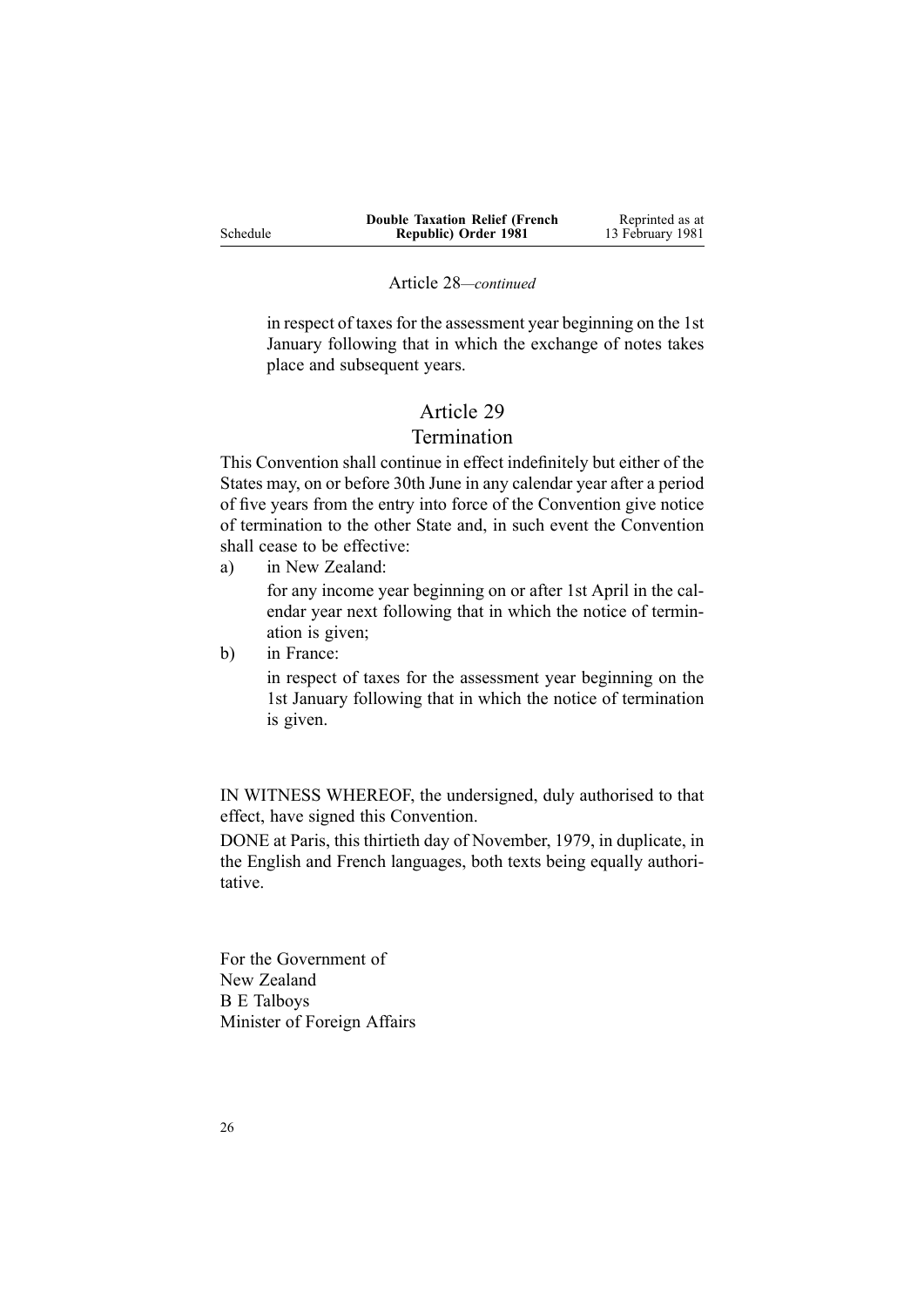Reprinted as at 13 February 1981 **Double Taxation Relief (French Republic) Order 1981** Schedule

For the Government of the French Republic Olivier Stirn Secretary of State to the Minister for Foreign Affairs

## **Protocol**

At the time of signature of the Convention between the Government of the French Republic and the Government of New Zealand for the avoidance of double taxation and the prevention of fiscal evasion with respec<sup>t</sup> to taxes on income, the undersigned have agreed that the following provisions shall form an integral par<sup>t</sup> of the Convention:

- 1. In respec<sup>t</sup> of paragraph 1 e) of Article 3, the term "international traffic" also means any transport by <sup>a</sup> container where such transport is incidental to transport in international traffic.
- 2. In respec<sup>t</sup> of Article 6, income from shares, rights or participations in <sup>a</sup> company or <sup>a</sup> legal person owning real property situated in France, which, under the French laws, is subjected to the same taxation treatment as income from real property, may be taxed in France.
- 3. a) In respec<sup>t</sup> of paragraphs 1 and 2 of Article 7, where an enterprise of <sup>a</sup> State sells goods or merchandise or carries on business in the other State through <sup>a</sup> permanent establishment situated therein, the profits of this permanent establishment are not determined on the basis of the total amount received by the enterprise, but are determined only on the basis of the remuneration which is attributable to the actual activity of the permanen<sup>t</sup> establishment for such sales or business.

In the case of contracts for the survey, supply, installation or construction of industrial, commercial or scientific equipment or premises, or of public works, when the enterprise has <sup>a</sup> permanen<sup>t</sup> establishment the profits of such permanen<sup>t</sup> establishment are not to be determined on the basis of the total amount of the contract, but are to be determined only on the basis of that par<sup>t</sup> of the contract which is effectively carried out by the permanent establishment in the State where the permanen<sup>t</sup>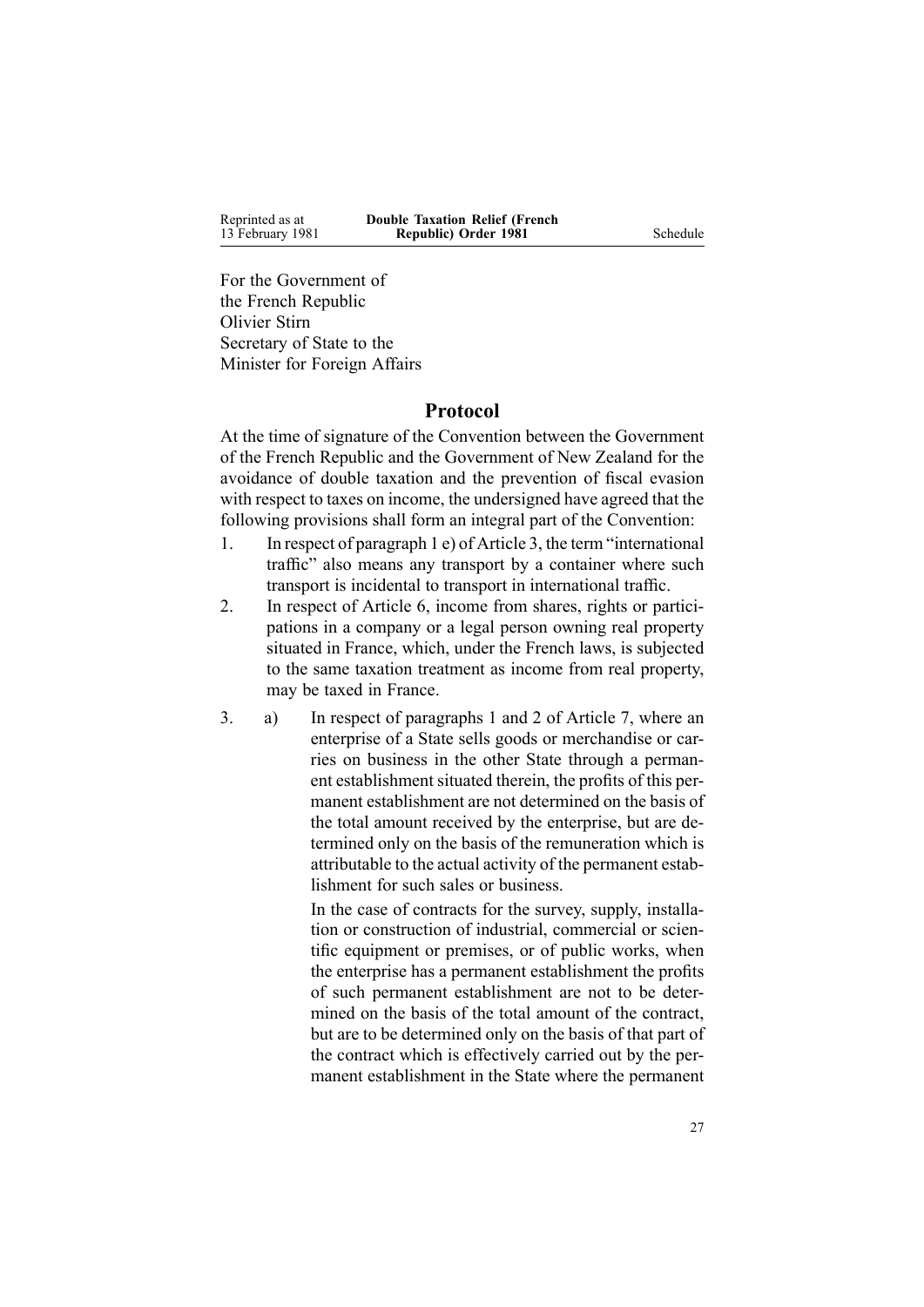|          | <b>Double Taxation Relief (French</b> | Reprinted as at  |
|----------|---------------------------------------|------------------|
| Schedule | Republic) Order 1981                  | 13 February 1981 |

#### Protocol*—continued*

establishment is situated. The profits related to that par<sup>t</sup> of the contract which is carried out by the head office of the enterprise shall be taxable only in the State of which the enterprise is <sup>a</sup> resident.

- b) In respec<sup>t</sup> of Articles 7 and 22 nothing in these Articles shall affect the operation of any law of <sup>a</sup> State relating to the computation of the taxable profits from any insurance business provided that if the relevant law in force in either State at the date of signature of the Convention is varied (otherwise than in minor respects so as not to affect its general character) the States shall consult with each other with <sup>a</sup> view to agreeing to any amendment of this paragraph that may be appropriate.
- 4. In respec<sup>t</sup> of the provisions of paragraph 7 of Article 10, the expression "tax on the company's undistributed profits" shall not include the bonus issue tax referred to in paragraph 3 of Article 2.
- 5. Notwithstanding the provisions of paragraph 3 of Article 12, payments of any kind received as <sup>a</sup> consideration for the use of, or the right to use, industrial, commercial or scientific equipment shall be deemed to be profits of an enterprise to which the provisions of Article 7 apply excep<sup>t</sup> to the extent the amounts ofsuch payments are based on production, sales, performance, results or any similar basis related to the utilisation of that equipment.
- 6. In respec<sup>t</sup> of paragraph 3 of Article 12, payments received as <sup>a</sup> consideration for technical services, including studies or surveys of <sup>a</sup> scientific, geological or technical nature, or for engineering contracts including blueprints related thereto, or for consultant or supervisory services shall be deemed not to be payments received as a consideration for information concerning industrial, commercial or scientific experience.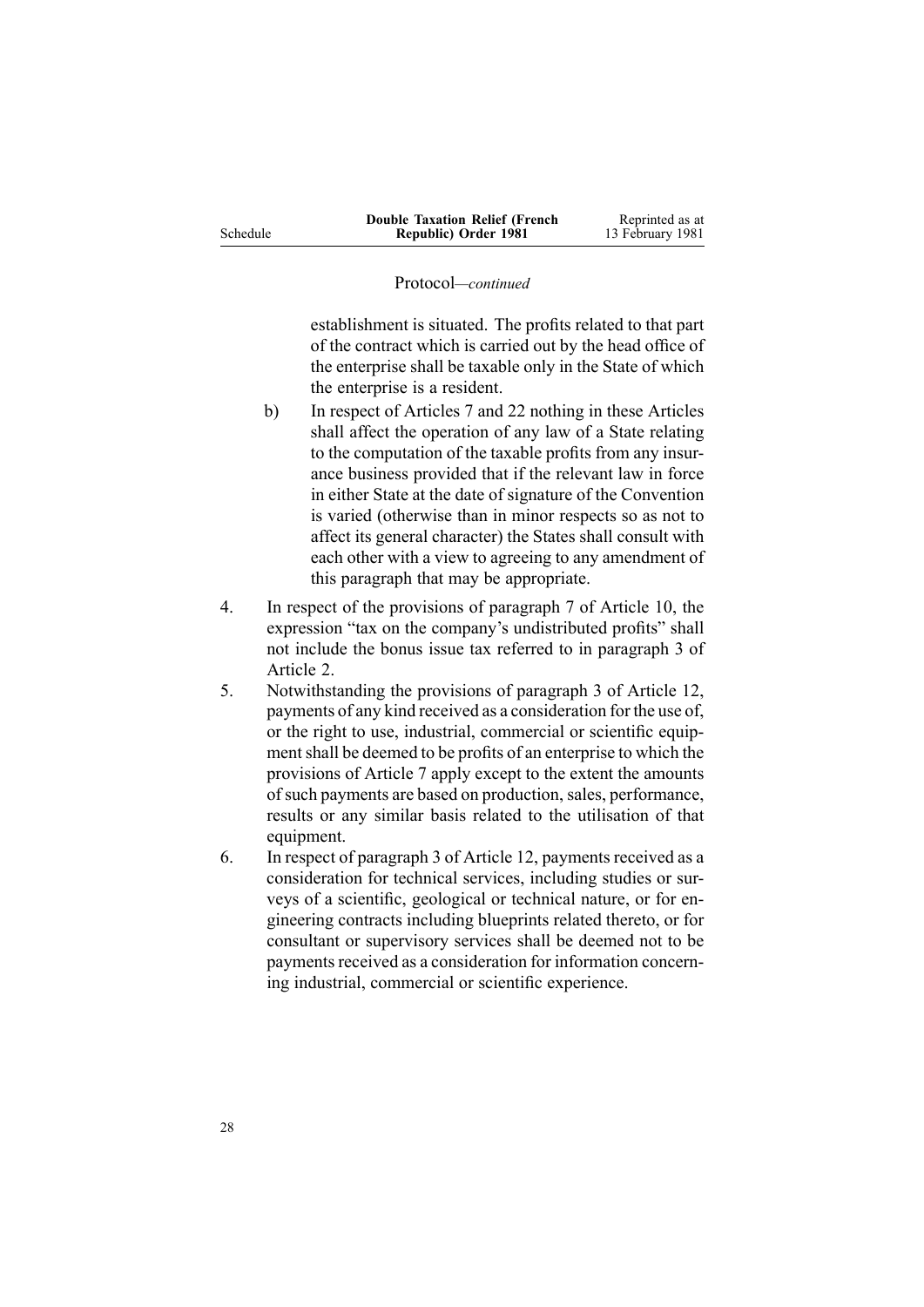| Reprinted as at  | <b>Double Taxation Relief (French)</b> |          |
|------------------|----------------------------------------|----------|
| 13 February 1981 | Republic) Order 1981                   | Schedule |

#### Protocol*—continued*

- 7. a) In respec<sup>t</sup> of Article 13, gains from the alienation of shares, rights or participations in <sup>a</sup> company or <sup>a</sup> legal person owning real property situated in France, which, under the French laws, are subjected to the same taxation treatment as gains from the alienation of real property, may be taxed in France.
	- b) Notwithstanding the provisions of paragraph 4 of Article 13, gains from the alienation of shares forming par<sup>t</sup> of <sup>a</sup> substantial interest in the capital of <sup>a</sup> company which is <sup>a</sup> resident of France may be taxed in France, according to the provisions of Article 160 of the "Code général des Impôts". A substantial interest shall be deemed to exist when the alienator, alone or together with associated or related persons, holds directly or indirectly shares which together give the right to 25 per cent or more of the company profits.
- 8. If, at any time after the date of signature of the Convention, New Zealand shall include <sup>a</sup> non-discrimination Article in any of its double tax conventions, the Government of New Zealand shall without undue delay, inform the Government of the French Republic in writing through diplomatic channels and shall enter into negotiations with the Government of the French Republic with <sup>a</sup> view to including <sup>a</sup> non-discrimination Article in the Convention.
- 9. This Protocol shall remain in force as long as the Convention signed this day, between the Government of New Zealand and the Government of the French Republic for the avoidance of double taxation and the prevention of fiscal evasion with respec<sup>t</sup> to taxes on income shall remain in force.

DONE at Paris, this thirtieth day of November, 1979, in duplicate, in the English and French languages, both texts being equally authoritative.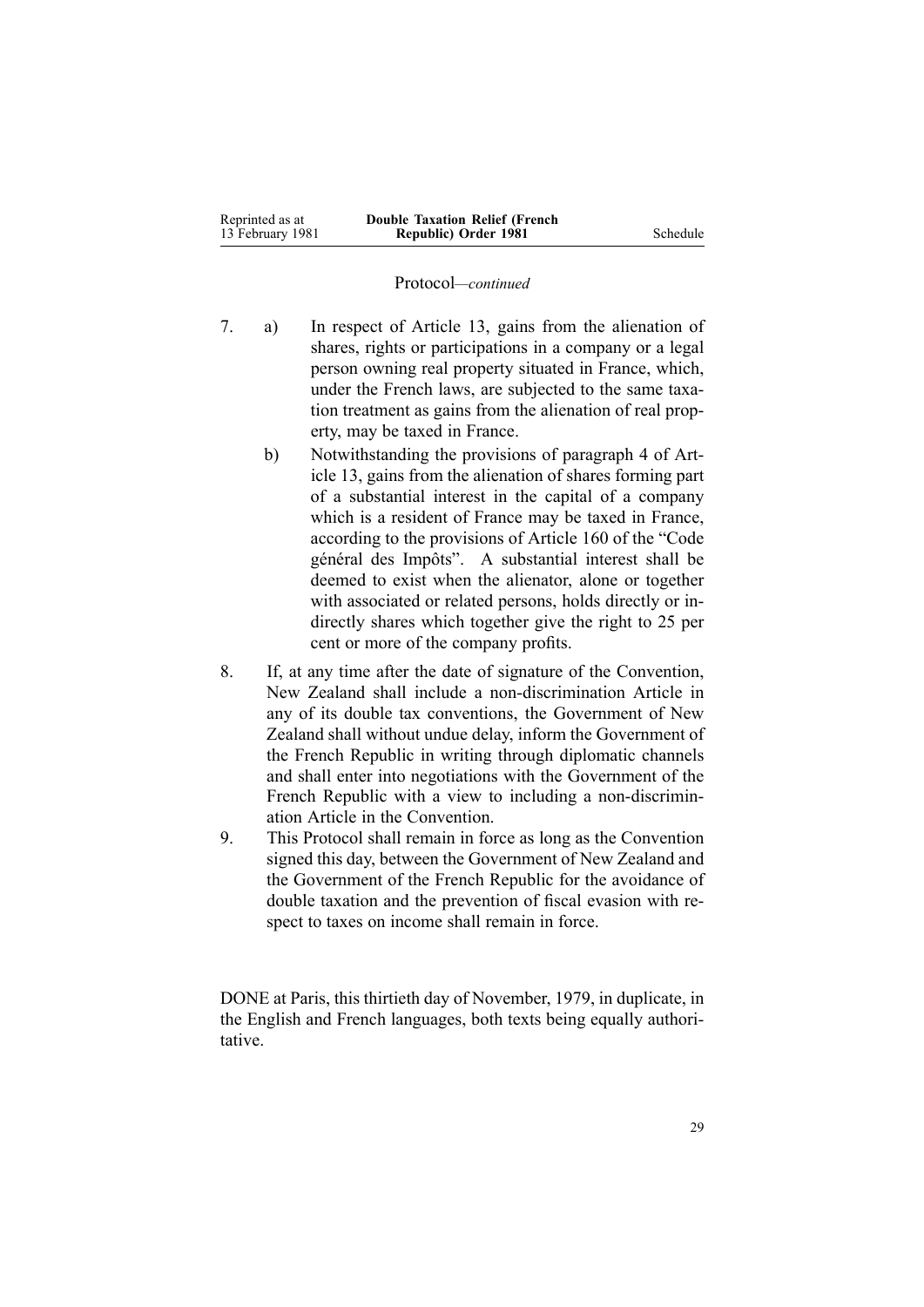|                  | <b>Double Taxation Relief (French</b> | Reprinted as at  |
|------------------|---------------------------------------|------------------|
| Explanatory note | Republic) Order 1981                  | 13 February 1981 |

Protocol*—continued*

For the Government of New Zealand B E Talboys Minister of Foreign Affairs

For the Government of the French Republic Olivier Stirn Secretary of State to the Minister for Foreign Affairs

> P G Millen, Clerk of the Executive Council.

# **Explanatory note**

*This note is not par<sup>t</sup> of the order, but isintended to indicate its general effect.*

This order gives effect to the 1979 New Zealand – France Double Tax Convention.

Issued under the authority of the Acts and [Regulations](http://www.legislation.govt.nz/pdflink.aspx?id=DLM195097) Publication Act 1989. Date of notification in *Gazette*: 12 February 1981.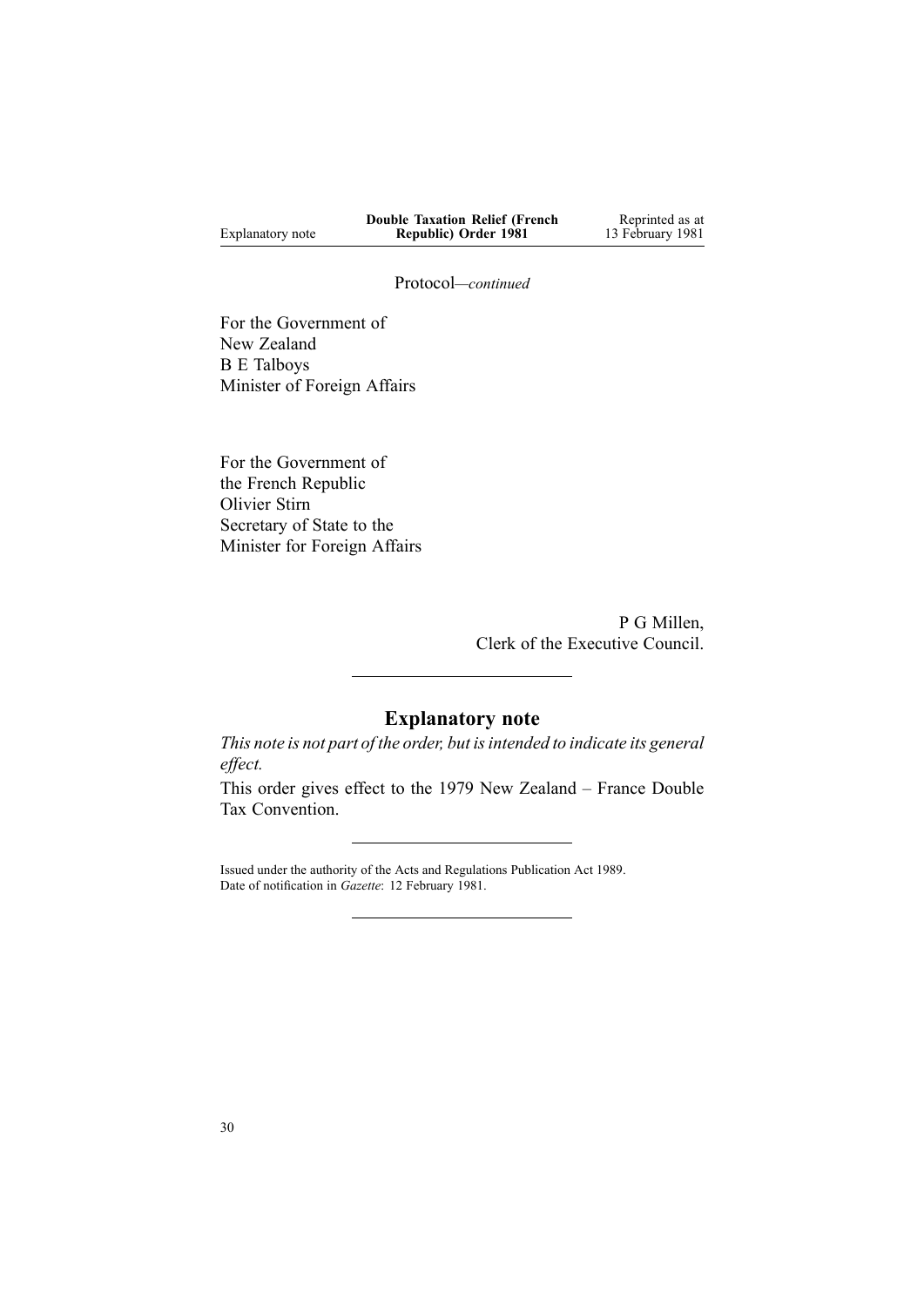| Reprinted as at  | <b>Double Taxation Relief (French</b> |       |
|------------------|---------------------------------------|-------|
| 13 February 1981 | Republic) Order 1981                  | Notes |

#### **Contents**

1 General

- 2 Status of reprints
- 3 How reprints are prepared
- 4 Changes made under section 17C of the Acts and Regulations Publication Act 1989
- 5 List of amendments incorporated in this reprint (most recent first)

#### **Notes**

## *1 General*

This is <sup>a</sup> reprint of the Double Taxation Relief (French Republic) Order 1981. The reprint incorporates all the amendments to the order as at 13 February 1981, as specified in the list of amendments at the end of these notes.

Relevant provisions of any amending enactments that contain transitional, savings, or application provisions that cannot be compiled in the reprint are also included, after the principal enactment, in chronological order. For more information, *see* <http://www.pco.parliament.govt.nz/reprints/>.

### *2 Status of reprints*

Under [section](http://www.legislation.govt.nz/pdflink.aspx?id=DLM195439) 16D of the Acts and Regulations Publication Act 1989, reprints are presumed to correctly state, as at the date of the reprint, the law enacted by the principal enactment and by the amendments to that enactment. This presumption applies even though editorial changes authorised by [section](http://www.legislation.govt.nz/pdflink.aspx?id=DLM195466) [17C](http://www.legislation.govt.nz/pdflink.aspx?id=DLM195466) of the Acts and Regulations Publication Act 1989 have been made in the reprint.

This presumption may be rebutted by producing the official volumes of statutes or statutory regulations in which the principal enactment and its amendments are contained.

#### *3 How reprints are prepared*

A number of editorial conventions are followed in the preparation of reprints. For example, the enacting words are not included in Acts, and provisions that are repealed or revoked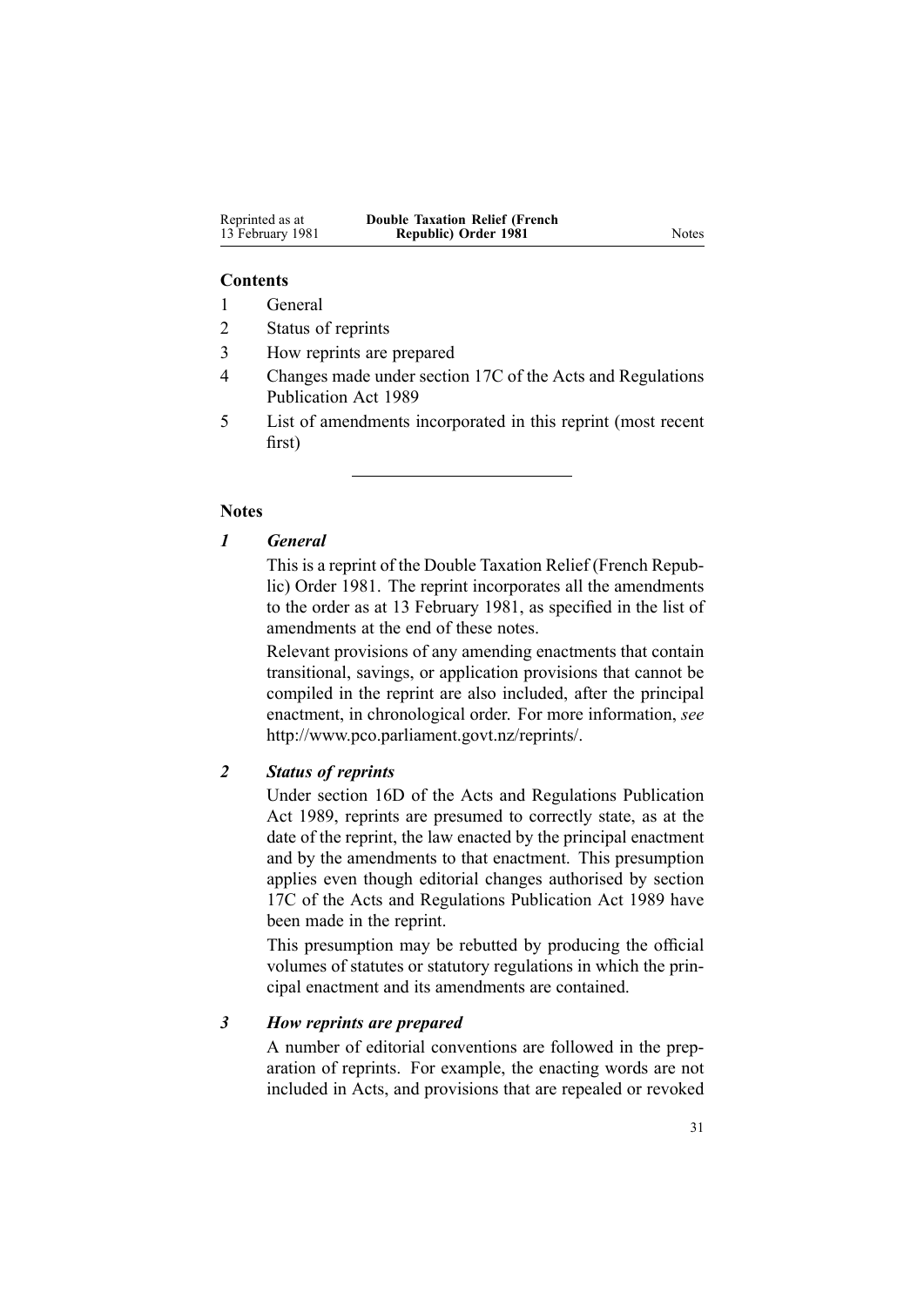|              | <b>Double Taxation Relief (French)</b> | Reprinted as at  |
|--------------|----------------------------------------|------------------|
| <b>Notes</b> | Republic) Order 1981                   | 13 February 1981 |

are omitted. For <sup>a</sup> detailed list of the editorial conventions, *see* <http://www.pco.parliament.govt.nz/editorial-conventions/> or Part 8 of the *Tables of New Zealand Acts and Ordinances and Statutory Regulations and Deemed Regulations in Force*.

## *4 Changes made under section 17C of the Acts and Regulations Publication Act 1989*

[Section](http://www.legislation.govt.nz/pdflink.aspx?id=DLM195466) 17C of the Acts and Regulations Publication Act 1989 authorises the making of editorial changes in <sup>a</sup> reprint as set out in [sections](http://www.legislation.govt.nz/pdflink.aspx?id=DLM195468) 17D and [17E](http://www.legislation.govt.nz/pdflink.aspx?id=DLM195470) of that Act so that, to the extent permitted, the format and style of the reprinted enactment is consistent with current legislative drafting practice. Changes that would alter the effect of the legislation are not permitted.

A new format of legislation wasintroduced on 1 January 2000. Changesto legislative drafting style have also been made since 1997, and are ongoing. To the extent permitted by [section](http://www.legislation.govt.nz/pdflink.aspx?id=DLM195466) 17C of the Acts and Regulations Publication Act 1989, all legislation reprinted after 1 January 2000 is in the new format for legislation and reflects current drafting practice at the time of the reprint.

In outline, the editorial changes made in reprints under the authority of [section](http://www.legislation.govt.nz/pdflink.aspx?id=DLM195466) 17C of the Acts and Regulations Publication Act 1989 are set out below, and they have been applied, where relevant, in the preparation of this reprint:

- • omission of unnecessary referential words (such as "of this section" and "of this Act")
- • typeface and type size (Times Roman, generally in 11.5 point)
- • layout of provisions, including:
	- •indentation
	- • position of section headings (eg, the number and heading now appear above the section)
- • format of definitions (eg, the defined term now appears in bold type, without quotation marks)
- • format of dates (eg, <sup>a</sup> date formerly expressed as "the 1st day of January 1999" is now expressed as "1 January 1999")